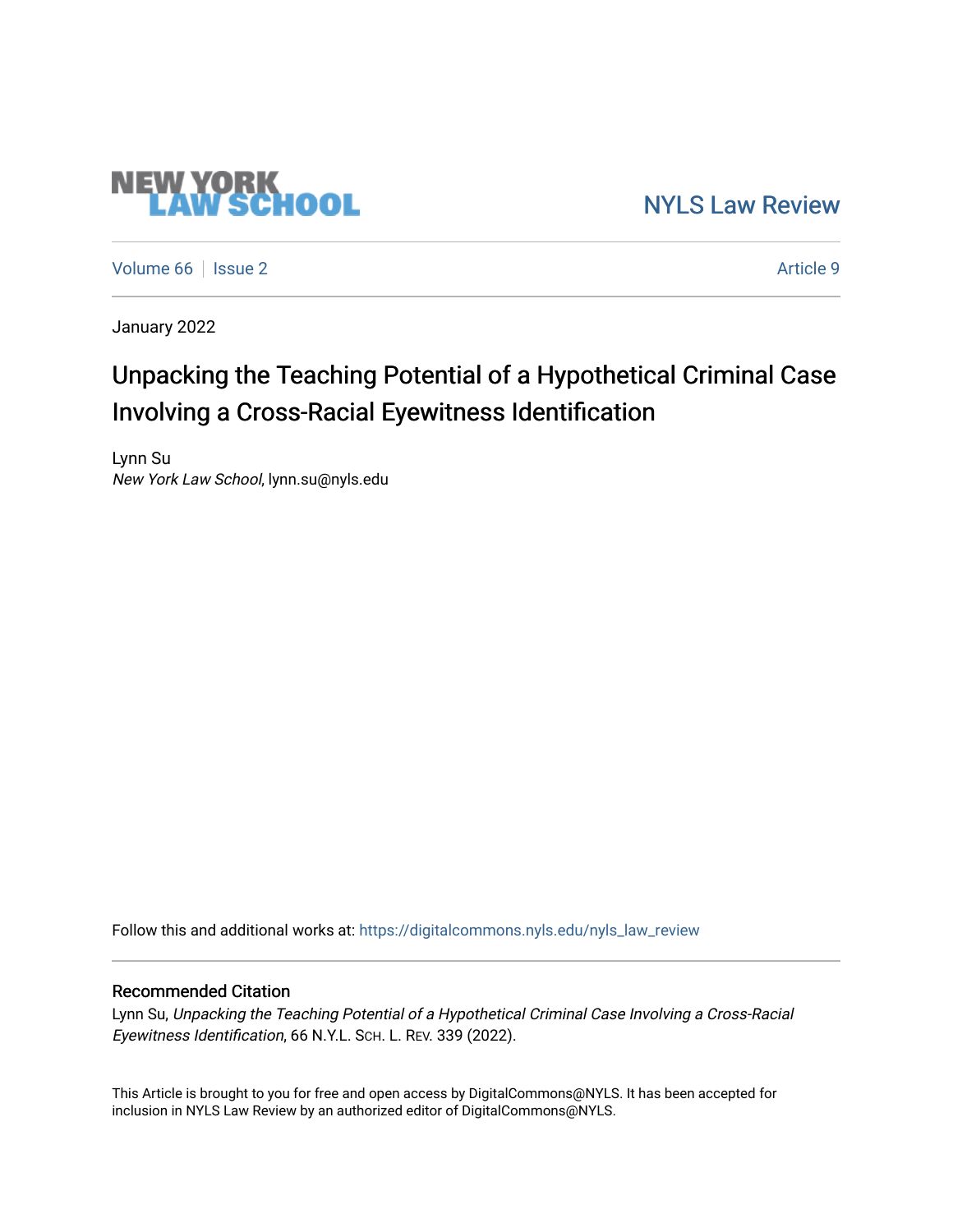VOLUME 66 | 2021/22

LYNN SU

# Unpacking the Teaching Potential of a Hypothetical Criminal Case Involving a Cross-Racial Eyewitness Identification

66 N.Y.L. Sch. L. Rev. 339 (2021–2022)

ABOUT THE AUTHOR: Professor of Law, New York Law School. J.D. Washington & Lee University School of Law, 1985; B.A. New York University, 1982. The author thanks Saraya Ivanova, her terrific research assistant, for her outstanding legal research and citation review; Professor Anne Goldstein for her thoughtful substantive and editorial critiques; and Professors Edward A. Purcell, Jr., Richard Chused, Frank Munger, Claudine Caracciolo, and Larken Kade for their feedback on various drafts of this essay. The author also thanks her sister Leanne French, a talented writer and editor, for her positivity, encouragement, and incisive comments.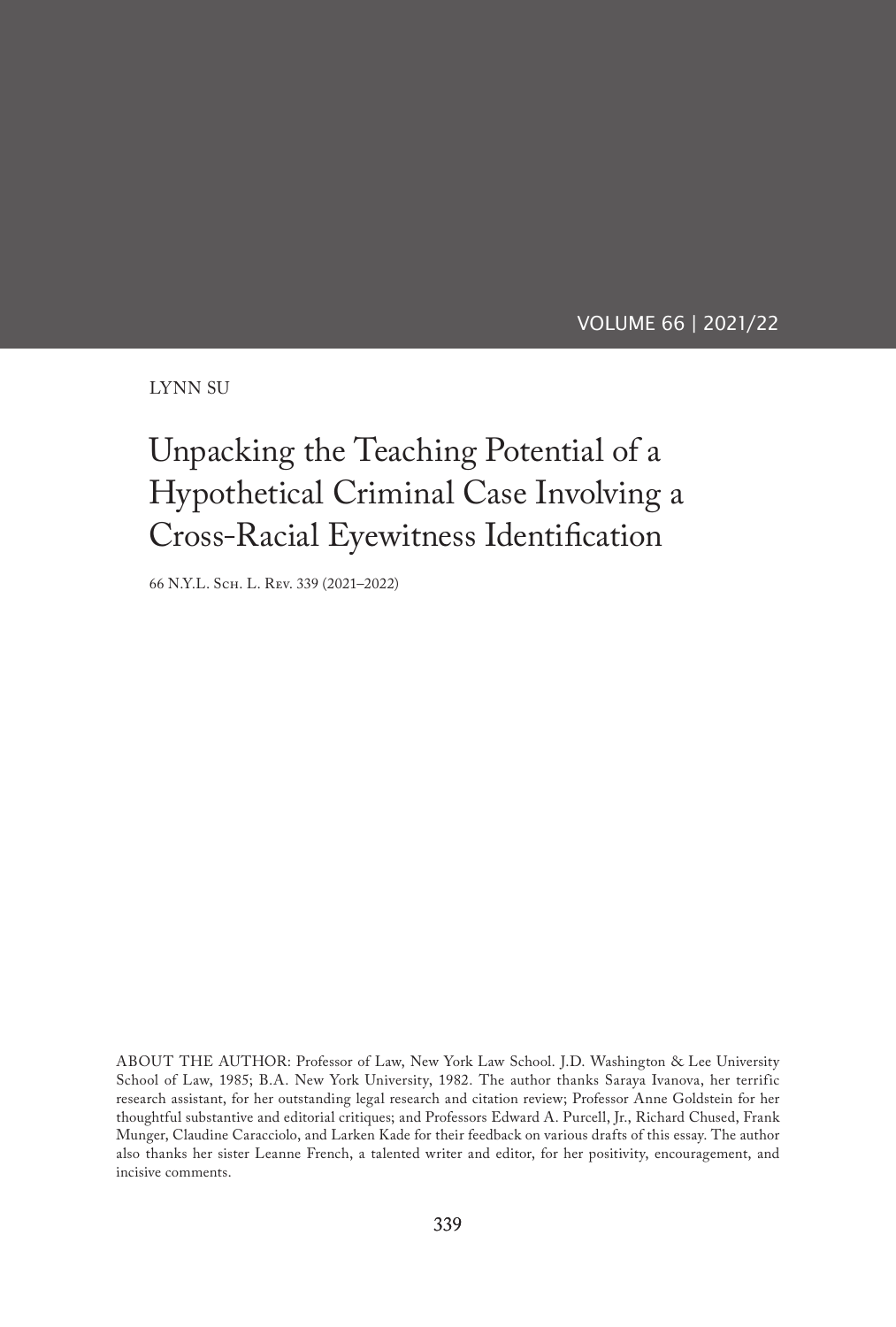*I am invisible, understand, simply because people refuse to see me. Like the bodiless heads you see sometimes in circus sideshows, it is as though I have been surrounded by mirrors of hard, distorting glass. When they approach me they see only my surroundings, themselves, or figments of their imagination—indeed, everything and anything except me.*

 $-Ralph$  Ellison<sup>1</sup>

#### I. INTRODUCTION

The cacophony of conversation in the courtroom momentarily ceases when the judge takes the bench, and the court officer announces that court is in session. Lawyers and court personnel snap to attention, waiting for cases to be heard. The cries of a baby squirming in her mother's arms pierce the fleeting silence—the mother, like other spectators sitting on wooden benches, is there to show support for a loved one who was arrested. Court officers lead those who have been arrested from jail cells, sometimes referred to as "holding pens,"2 into the courtroom. Strikingly, the courtroom becomes awash in a sea of Black and brown faces. This fictional scenario depicts an arraignment court in New York City, drawn from my experience working as an assistant district attorney in the Bronx and observing arraignments in Manhattan.3

Scenes like this one have no doubt played out in many courtrooms in the United States over the years—people from historically marginalized groups brought into courtrooms to learn their fates at arraignment, trial, and sentencing. Even though race is surely visible in these settings, it often was not truly seen.<sup>4</sup> Instead of realizing that something was wrong when one out of every three Black males landed in prison,<sup>5</sup> the criminal justice system plodded along, relying on "race-neutral laws"6 to mete out justice. It took a series of tragedies, including the killing of Black men and women by

6. *See* Seeing Race Again (Kimberlé Williams Crenshaw et al. eds., 2019) (challenging academic disciplines to see race).

<sup>1.</sup> Ralph Ellison, Invisible Man 3 (Vintage Books 1972) (1952).

<sup>2.</sup> Robert Gangi, Crisis in the Court Pens 1–8 (1993); Shelley C. Chapman, *I'm a Judge and I Think Criminal Court Is Horrifying*, Marshall Project (Aug. 11, 2016), https://www.themarshallproject. org/2016/08/11/i-m-a-judge-and-i-think-criminal-court-is-horrifying.

<sup>3.</sup> The author worked as an assistant district attorney in Bronx County for five years beginning in 1986. From 2016 to 2020, she took her New York Law School Legal Practice students to observe arraignments in Manhattan criminal court. In New York, the arraignment is usually the criminal defendant's first court appearance. *See* N.Y. Crim. Proc. Law §§ 170.10, 180.10 (Consol., LEXIS through 2022 Chapters 1–55, 61–174). During an arraignment, the charges are read, and the court may order bail. *Id.*

<sup>4.</sup> *See* The Sent'g Project, Report of the Sentencing Project to the United Nations Special Rapporteur on Contemporary Forms of Racism, Racial Discrimination, Xenophobia, and RELATED INTOLERANCE (2018).

<sup>5.</sup> *Mass Incarceration: An Animated Series*, ACLU, https://www.aclu.org/issues/smart-justice/massincarceration/mass-incarceration-animated-series (last visited Apr. 8, 2022). "Not everyone is treated equally in the criminal justice system. Racial bias keeps more people of color in prisons and on probation than ever before." *Id.*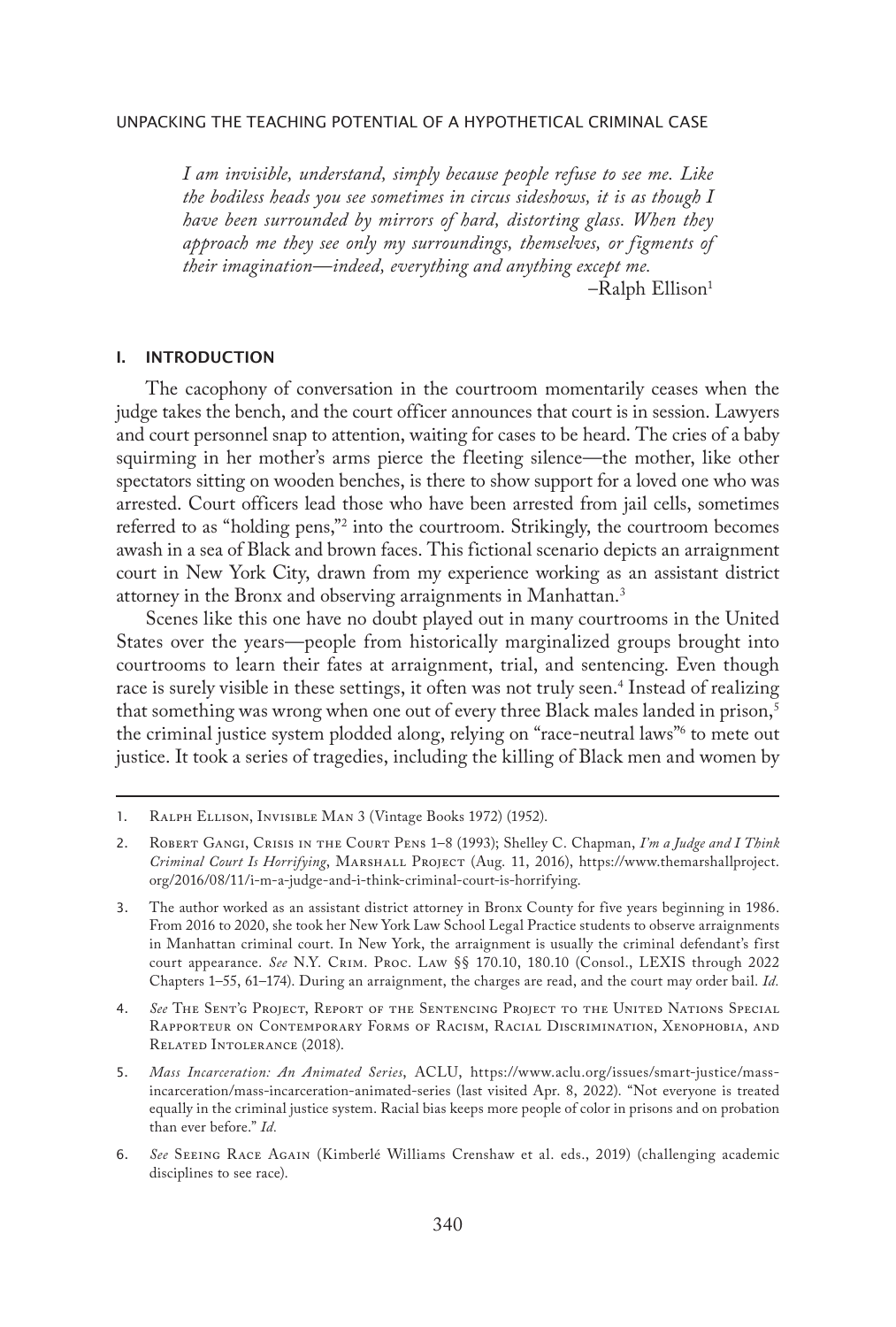the police, $^7$  the unveiling of wrongful convictions, $^8$  and pre-trial detention atrocities, $^9$ to bring race out of the shadows. The criminal justice system is finally openly acknowledging that race really matters.<sup>10</sup> Race can influence the trajectory of a case, frequently resulting in unjust outcomes.<sup>11</sup>

This essay highlights the threat of unjust outcomes: it unpacks the teaching potential of a class exercise designed to open students' eyes to the danger of racial bias in eyewitness identifications in criminal cases. The genesis for this piece is my teaching in Race, Bias, and Advocacy, a course at New York Law School that introduces students to "ways in which issues of race and racial bias manifest themselves in the law and its practice."12 Consistent with the framing of the course, this essay focuses on the impact of racial bias in legal practice rather than on intersectionality<sup>13</sup> or bias and discrimination based on membership in other social and cultural groups.

The following presents the basics of a class exercise that I first introduced in Race and the Criminal Justice System: Criminal Prosecutions, one of many seminars within the larger Race, Bias, and Advocacy course.<sup>14</sup> The exercise, an interactive in-class roleplay, involves a hypothetical robbery. The case features one witness; the victim, who is a white woman; and the accused, who is a Black man. An inflection point that exists in many criminal cases is highlighted: a cross-racial eyewitness

- 9. *See* Jennifer Gonnerman, *Kalief Browder Learned How to Commit Suicide on Rikers*, New Yorker (June 2, 2016), https://www.newyorker.com/news/news-desk/kalief-browder-learned-how-to-commitsuicide-on-rikers.
- 10. *Cf. Racial Disparities in the Criminal Justice System: Hearing Before the Subcomm. on Crime, Terrorism, and Homeland Security of the H. Comm. on the Judiciary*, 111th Cong. (2010) (statement of Rep. John Conyers, Jr., Chairman, Comm. on the Judiciary).
- 11. Samuel R. Gross et al., Nat'l Registry of Exonerations, Race and Wrongful Convictions in the United States 1 (2017) ("As of October 15, 2016, the National Registry of Exonerations listed 1,900 defendants who were convicted of crimes and later exonerated because they were innocent; 47[ percent] of them were African Americans, three times their rate in the [U.S.] population.").
- 12. Race, Bias, and Advocacy Course Syllabus, N.Y.L. Sch. (2021) (on file with author).
- 13. *See* Kimberlé Crenshaw, *Why Intersectionality Can't Wait*, *Opinion*, Wash. Post (Sept. 24, 2015), https:// www.washingtonpost.com/news/in-theory/wp/2015/09/24/why-intersectionality-cant-wait/ ("Intersectionality is an analytic sensibility, a way of thinking about identity and its relationship to power. Originally articulated on behalf of [B]lack women, the term brought to light the invisibility of many constituents within groups that claim them as members, but often fail to represent them."); *see also* Kimberlé Crenshaw, On Intersectionality (2017).
- 14. The author began teaching this seminar in 2017 and has co-taught it in subsequent years.

<sup>7.</sup> *See* Deidre McPhillips, *Deaths from Police Harm Disproportionately Affect People of Color*, U.S. News & World Rep. (June 3, 2020), https://www.usnews.com/news/articles/2020-06-03/data-show-deathsfrom-police-violence-disproportionately-affect-people-of-color; *George Floyd: Timeline of Black Deaths and Protests*, BBC News (Apr. 22, 2021), https://www.bbc.com/news/world-us-canada-52905408.

<sup>8.</sup> *See All Cases*, Innocence Project, https://innocenceproject.org/all-cases/ (last visited Apr. 8, 2022); Ken Klonsky, Freeing David McCallum (2017) (telling the story of David McCallum, a Black man who spent twenty-nine years in a New York prison for a crime that he did not commit).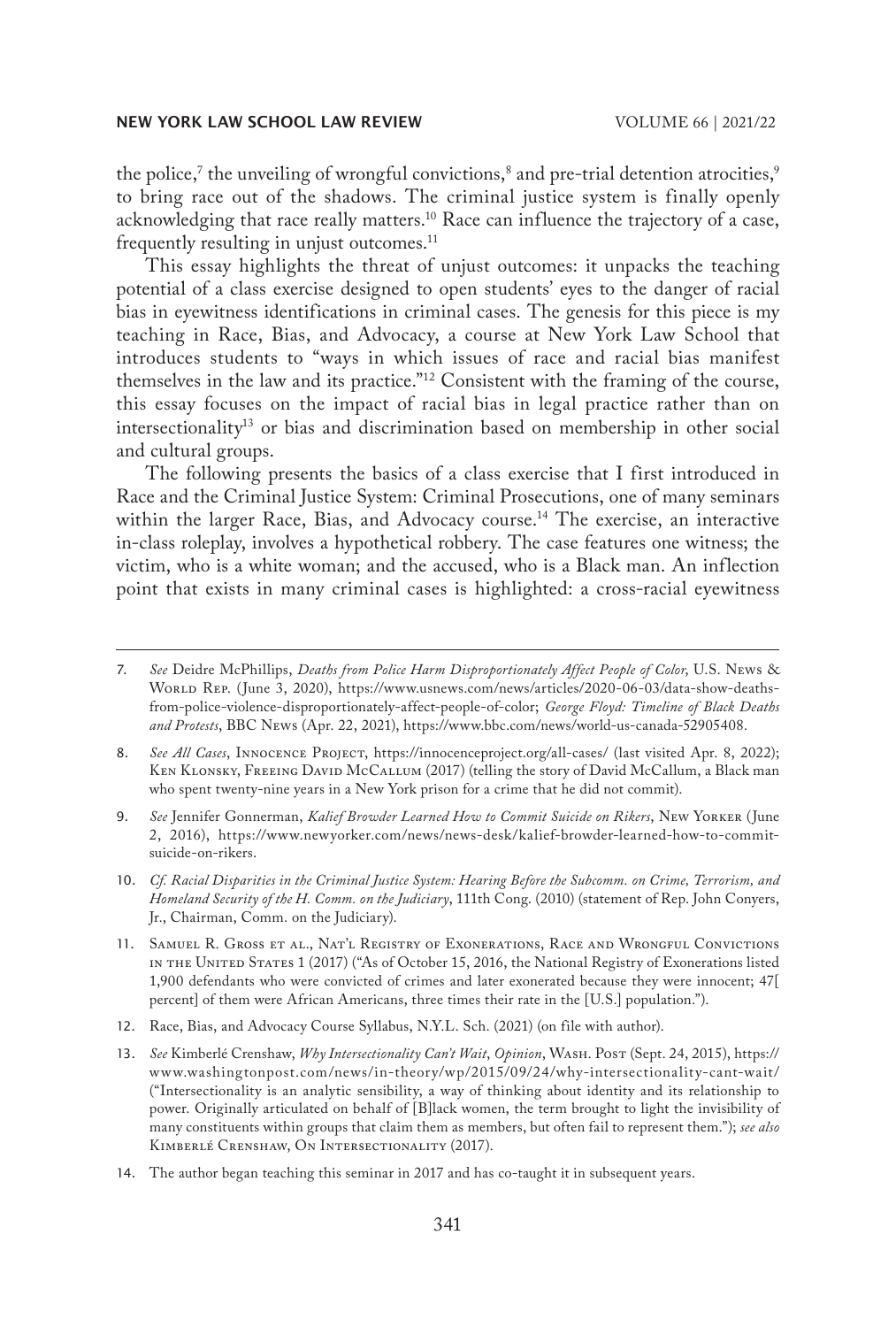identification<sup>15</sup>—a setting where the race of the eyewitness and the accused is often completely visible, yet may be ignored or discounted.<sup>16</sup> The exercise has two goals: first, to awaken students to the urgency of seeing race as a crucial consideration in the calculus of a case; second, to introduce students to a habit of thinking critically about the impact of race and racial bias in legal practice, a habit rooted in Professors Sue Bryant and Jean Koh Peters' groundbreaking work, *Five Habits for Cross-Cultural Lawyering*, 17 and informed by their guidance in *Talking About Race*. 18 My hope is that the exercise inspires students to develop analytical tools that will help them identify and combat racial bias in their work as counselors and advocates. A robust educational focus on the existence, effects, and elimination of racial bias is integral to the professional development of lawyers who are deeply committed to fairness and justice in the law and its practice.<sup>19</sup>

- 16. See Sheri Lynn Johnson, Cross-Racial Identification Errors in Criminal Cases, 69 CORNELL L. REV. 934, 935–36 (1984) (discussing problems with cross-racial identification and how the practice is disproportionately responsible for wrongful convictions).
- 17. *See* Sue Bryant & Jean Koh Peters, *Five Habits for Cross-Cultural Lawyering*, *in* Race, Culture, Psychology, & Law 47–62 (Kimberly Holt Barrett & William H. George eds., 2005) [hereinafter *Five Habits for Cross-Cultural Lawyering*]; Susan Bryant, *The Five Habits: Building Cross-Cultural Competence in Lawyers*, 8 Clinical L. Rev. 33, 64–78 (2001) [hereinafter *Building Cross-Cultural Competence in Lawyers*]. In *Five Habits for Cross-Cultural Lawyering*, Professors Bryant and Koh Peters developed a methodology for examining how the cultural perspectives and biases of clients, lawyers, decision makers, and opponents may affect communication, understanding, and outcomes in a civil or criminal case. *See Five Habits for Cross-Cultural Lawyering*, *supra*.

Professor Bryant teaches at CUNY School of Law. *Susan Bryant*, CUNY Sch. of L., https:// www.law.cuny.edu/faculty/directory/bryant/ (last visited Apr. 8, 2022). Professor Koh Peters is the Sol Goldman Clinical Professor Emeritus of Law at Yale Law School. *Jean Koh Peters*, Yale L. Sch., https://law.yale.edu/jean-koh-peters (last visited Apr. 25, 2022).

- 18. Jean Koh Peters & Susan Bryant, *Talking About Race*, *in* Transforming the Education of Lawyers 375–410 (Susan Bryant et al. eds., 2014) [hereinafter *Talking About Race*]. In *Talking About Race*, Professors Koh Peters and Bryant recommended that the five habits they developed in *Five Habits for Cross-Cultural Lawyering*, *supra* note 17, be augmented with conversations about race and a focus on "developing ways to recognize, explore, and confront residual and ongoing racial prejudice in our systems of justice." *Talking About Race*, *supra*, at 375.
- 19. *See* Amy C. Gaudion, *Exploring Race and Racism in the Law School Curriculum: An Administrator's View*  on Adopting an Antiracist Curriculum, RUTGERS RACE & L. REV. (forthcoming 2022).

<sup>15.</sup> Although background information on eyewitness misidentifications and the cross-racial effect is introduced to provide context, this essay focuses on teaching; it is not an academic analysis of the law, but instead focuses on practices relating to eyewitness identifications.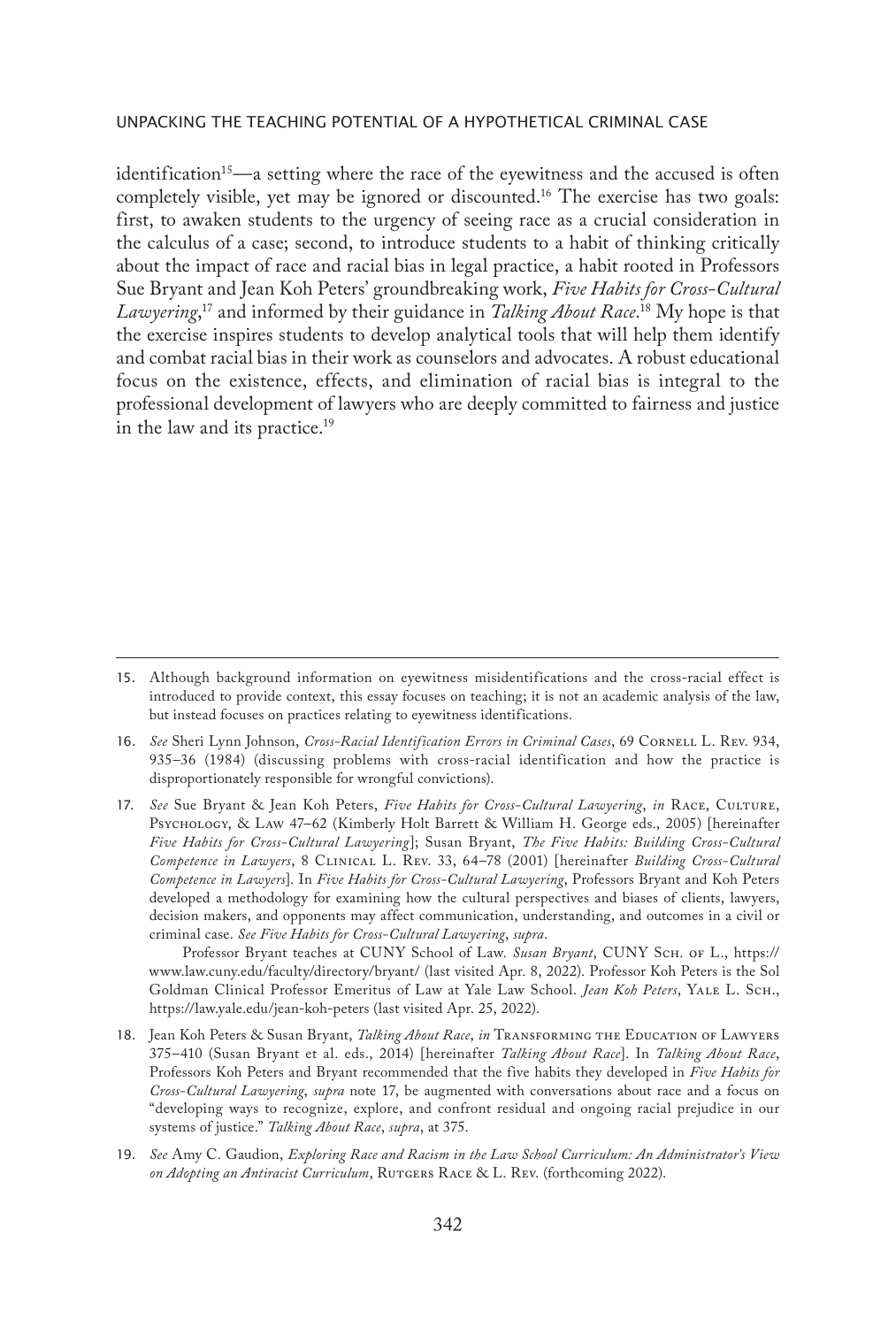# II. UNPACKING THE TEACHING POTENTIAL OF *PEOPLE V. HUDSON*, A HYPOTHETICAL CASE20

Basic Criminal Law courses cover concepts such as "mens rea, actus reus, causation, punishment, harm, and inchoate offenses,"21 and although the laws that students study are packed with legal rules, those laws are, for the most part, silent on issues of race.22 The *People v. Hudson* exercise compels students to look beyond the letter of the law to see the effect that racial bias, which sometimes may not be completely visible, could have in a case. The in-class roleplay exposes students to the complexity and challenges of legal practice.<sup>23</sup> After reading material on eyewitness identifications in criminal cases, students roleplaying prosecutors or defense attorneys<sup>24</sup> analyze the following hypothetical presented in the *Hudson* exercise:

On October 11, Eliza Smith, a forty-five-year-old white woman, reports that she was robbed while standing on the street in front of a New York City subway station that morning. She says that a young Black man shoved her and took her pocketbook, grabbing the shoulder strap that was draped over her arm; she was not physically injured. In addition to keys and a few personal items, Eliza's pocketbook contained her wallet with \$100 and a bank card. The police canvass the area; they do not find additional witnesses or Eliza's pocketbook and its contents.

The trial court denied the defense's request for a jury charge on cross-racial identifications on the grounds that there had been no expert testimony or cross-examination on the issue. *Id.* at 1197. The defendant was convicted on both counts of robbery. *Id.* He appealed his conviction, alleging that the trial court denied him a fair trial by declining to instruct the jury on cross-racial identifications. *Id.* The appellate court held, in relevant part, that the trial court's refusal to charge the jury on cross-racial identifications did not constitute error. *Id.* The Court of Appeals reversed and remanded the case for a new trial, holding that when "a witness's identification of the defendant is at issue, and the identifying witness and defendant appear to be of different races, a trial court is required to give, upon request, during final instructions, a jury charge on the cross-race effect . . . ." *Id.* at 1203–04.

<sup>20.</sup> The facts in this hypothetical resemble those presented in the 2017 case of *People v. Boone* out of New York. 91 N.E.3d 1194 (N.Y. 2017). The defendant in *Boone*, a nineteen-year-old Black man, was charged with two counts of robbery in the first degree and additional crimes. *Id.* at 1197. The two victims, a young white man and a white male teenager, each identified Boone as their assailant in separate sixperson lineups; they asserted that Boone forcibly stole their cell phones. *Id.* at 1196–97.

<sup>21.</sup> *See* Neil P. Cohen, *Teaching Criminal Law: Curing the Disconnect*, 48 St. Louis U. L.J. 1195, 1198–1201 (2004).

<sup>22.</sup> Certain criminal laws, such as hate crime statutes, address race. *E.g.*, 18 U.S.C. § 249; N.Y. PENAL LAW § 485.05 (Consol., LEXIS through Chapters 1–55, 61–174).

<sup>23.</sup> *See* Helen H. Kang, *Use of Role Play and Interview Modes in Law Clinic Case Rounds to Teach Essential Legal Skills and to Maximize Meaningful Participation*, 19 Clinical L. Rev. 207 (2012).

<sup>24.</sup> The professor may present the hypothetical to students in class immediately before the roleplay; alternatively, the hypothetical, along with material on eyewitness identifications, may be required preclass reading.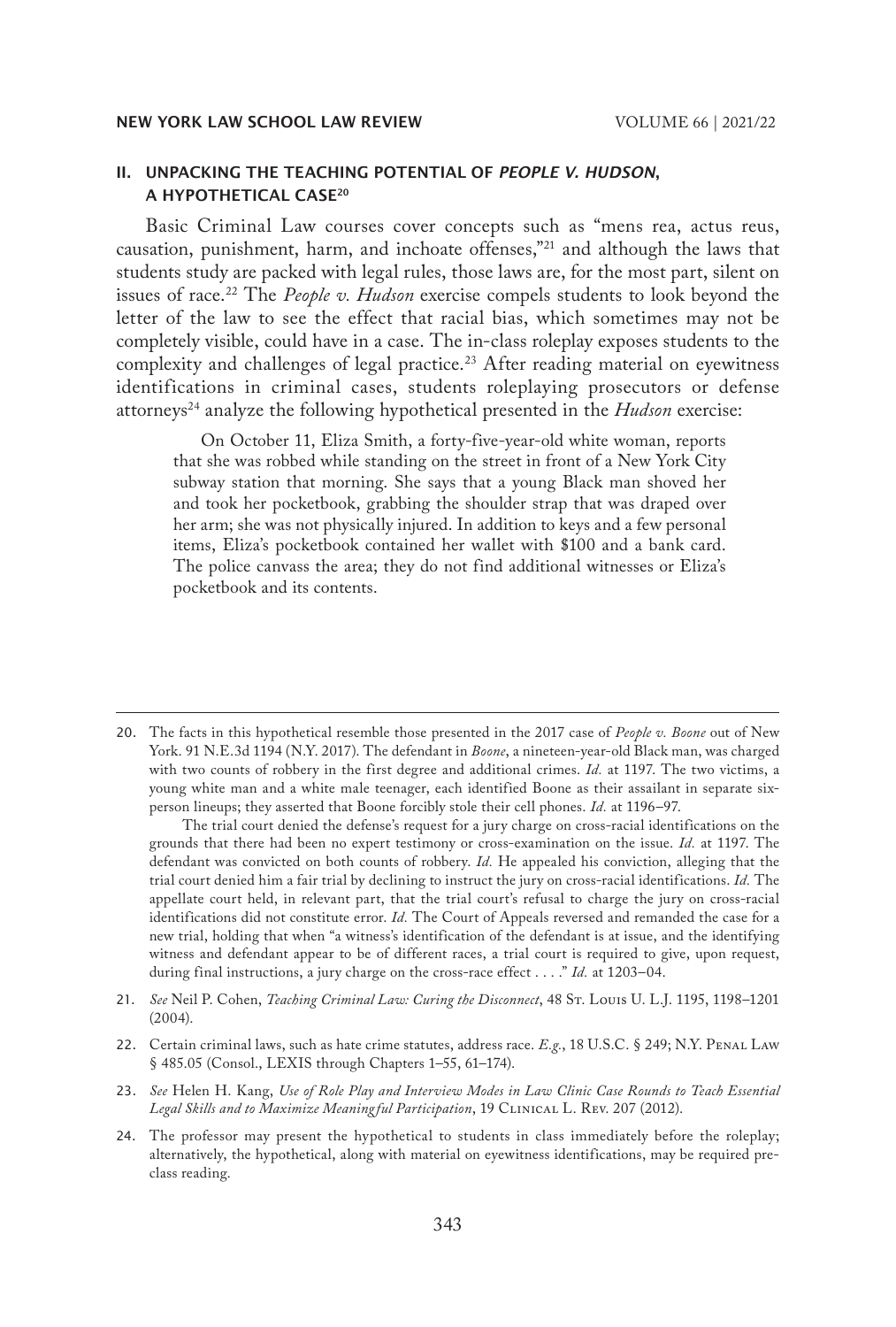The day after the robbery, the police show Eliza a photo array<sup>25</sup> of men fitting the description she provided. She points to a photograph of a young Black man and says, "He looks like the guy who robbed me. Yes, it's him." The man Eliza identified is in the U.S. Army—he is stationed in Europe and was there on October 11.

On October 27, more than two weeks after the robbery, Eliza calls the police precinct in the morning and reports that she just saw the man who robbed her buying a cup of coffee in a neighborhood delicatessen. Two police officers respond to the delicatessen and spot James Hudson, a twenty-yearold Black man who fits Eliza's description. They ask James if he would be willing to accompany them to the precinct to answer questions about a robbery that occurred on October 11; he agrees. At the precinct, the police read James his *Miranda*26 rights, and he agrees to answer questions without an attorney. James says, "I had nothing to do with the robbery, but I was there and saw it happen. I was on my way to the subway." Eliza and James have never met, and they do not know each other.

That afternoon, James participates in a lineup. Eliza points to James and says, "He is the man who robbed me. I will never forget his face." James' photograph was not included in the photo array that Eliza viewed the day after the robbery.

The police arrest James and charge him with robbery in the third degree, a violation of N.Y. Penal Law § 160.05.27 James is a sophomore studying computer science at a college in New York City. This is his first arrest.

In a search incident to the arrest, the police find a silver four-leaf clover charm in James' jacket pocket. The charm belongs to Eliza; her initials are engraved on the charm, and she had it in her pocketbook on the day of the robbery. James says that he found the charm on the street.

James is arraigned in criminal court on the robbery charge. Before the next court date, the prosecutor schedules an interview with Eliza, and the defense attorney schedules an interview with James.

The *Hudson* exercise provides a framework for introducing students to the danger of cross-racial misidentifications in criminal cases.

<sup>25.</sup> Nat'l Rsch. Council, Identifying the Culprit 23 (2014) (describing photo arrays as "the most common police-arranged identification procedure used in the United States" in which the witness is shown a group of photographs sequentially or simultaneously).

<sup>26.</sup> Miranda v. Arizona, 384 U.S. 436, 467–76 (1966) (delineating rights that must be read to persons in police custody prior to interrogation).

<sup>27.</sup> Penal § 160.05 ("A person is guilty of robbery in the third degree when he forcibly steals property.").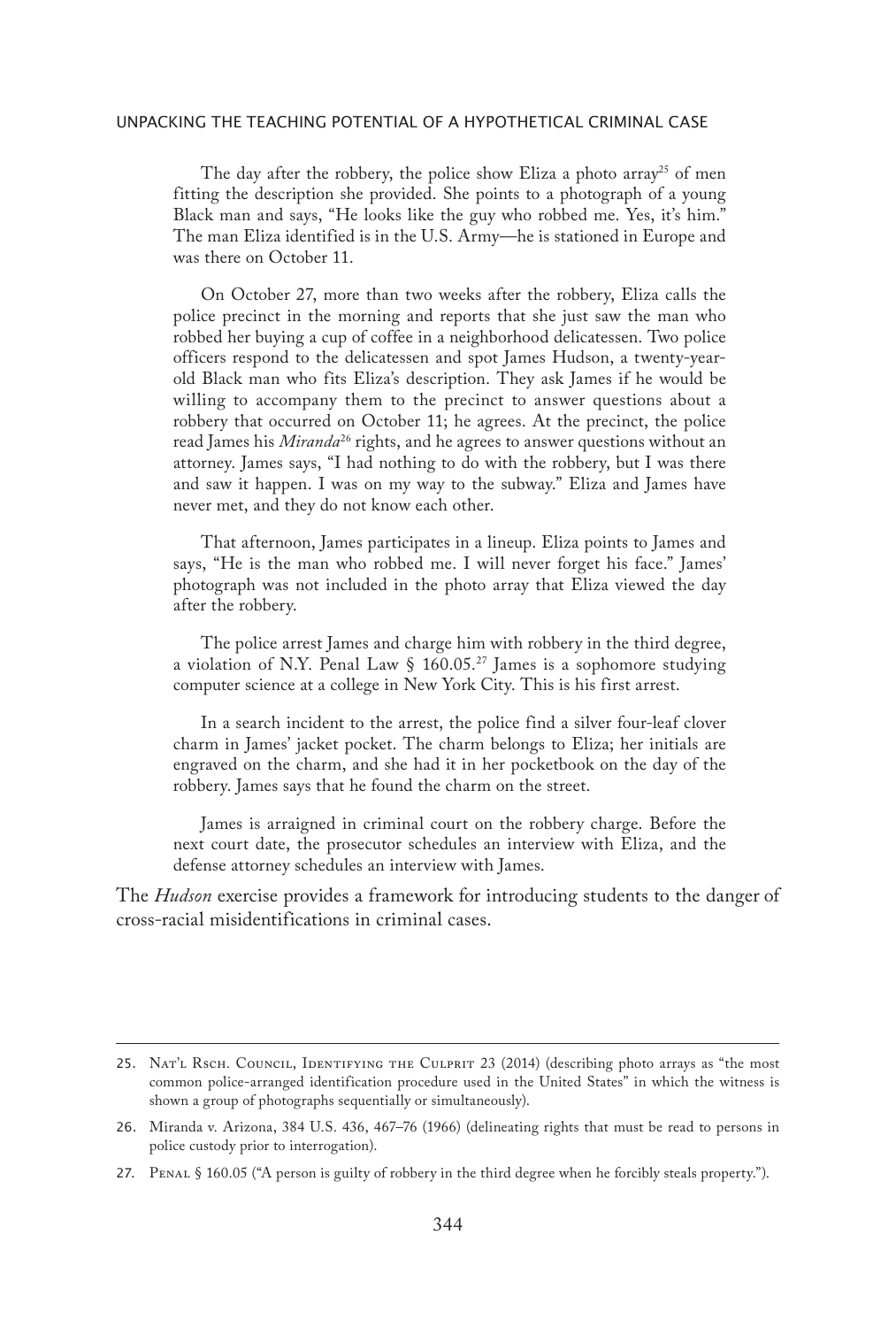# III. LEARNING ABOUT THE DANGER OF CROSS-RACIAL EYEWITNESS MISIDENTIFICATIONS IN CRIMINAL CASES

## *A. Contextual Background*

"Eyewitness misidentification is a consistent and outsized contributor to wrongful convictions."28 In 2014, the National Academy of Science issued a comprehensive study<sup>29</sup> reporting that "at least one mistaken eyewitness identification was present in almost three-quarters" of the cases in which the accused was exonerated by DNA evidence.30 Misidentification is a complicated problem "rooted in human psychology,"31 often attributable to the frailties of perception and memory.32

Police practices may also affect the reliability of eyewitness identifications.<sup>33</sup> Police-arranged identification procedures include live lineups (the eyewitness views a row of people), photographic arrays (the eyewitness views photographs of people), and live showups (the eyewitness views one person).<sup>34</sup> Suggestive police identification procedures<sup>35</sup>—such as showing only the suspect or the suspect's picture to the eyewitness, encouraging the eyewitness to make an identification, and arranging

- 29. Nat'l Rsch. Council, *supra* note 25.
- 30. *Id.* at 11.
- 31. Greg Hurley, Nat'l Ctr. for State Cts., The Trouble with Eyewitness-Identification Testimony in Criminal Cases (2017).
- 32. *See* Nat'l Rsch. Council, *supra* note 25, at 45–70; Lawrence Rosenthal, *Eyewitness Identification and the Problematics of Blackstonian Reform of the Criminal Law*, 110 J. Crim. L. & Criminology 181, 183– 84 (2020).
- 33. *See* Rosenthal, *supra* note 32.
- 34. Andrew E. Taslitz, *"Curing" Own Race Bias: What Cognitive Science and the* Henderson *Case Teach About Improving Jurors' Ability to Identify Race-Tainted Eyewitness Error*, 16 N.Y.U. J. Legis. & Pub. Pol'y 1049, 1051 (2013); *see also* Nat'l Rsch. Council, *supra* note 25, at 21–30 (describing other policearranged identification procedures such as confirmatory photographs, field views, "mug" books, and yearbooks).
- 35. Analyses of wrongful convictions reveal that police investigations may be influenced by "tunnel vision." Keith A. Findley & Michael S. Scott, *The Multiple Dimensions of Tunnel Vision in Criminal Cases*, 2006 Wis. L. Rev. 291, 292 [hereinafter *Multiple Dimensions*]. "Tunnel vision is the product of a variety of cognitive distortions, such as confirmation bias, hindsight bias, and outcome bias, which can impede accuracy in what we perceive and in how we interpret what we perceive." Keith A. Findley, *Tunnel Vision, in* CONVICTION OF THE INNOCENT 306 (Brian L. Cutler ed., 2012).

<sup>28.</sup> *How Eyewitness Misidentification Can Send Innocent People to Prison*, Innocence Project (Apr. 15, 2020), https://www.innocenceproject.org/how-eyewitness-misidentification-can-send-innocent-peopleto-prison/. "Nationally, 69[ percent] of DNA exonerations—252 out of 367 cases—have involved eyewitness misidentification, making it the leading contributing cause of . . . wrongful convictions. Further, the National Registry of Exonerations has identified at least 450 non-DNA-based exonerations involving eyewitness misidentification." *Id.*; *see also Anthony Broadwater*, Nat'l Registry Exonerations, https://www.law.umich.edu/special/exoneration/Pages/casedetail.aspx?caseid=6082 (Feb. 25, 2022) (describing the exoneration of Anthony Broadwater, a Black man who was wrongfully convicted of rape after he was misidentified as the perpetrator by Alice Sebold, a white woman).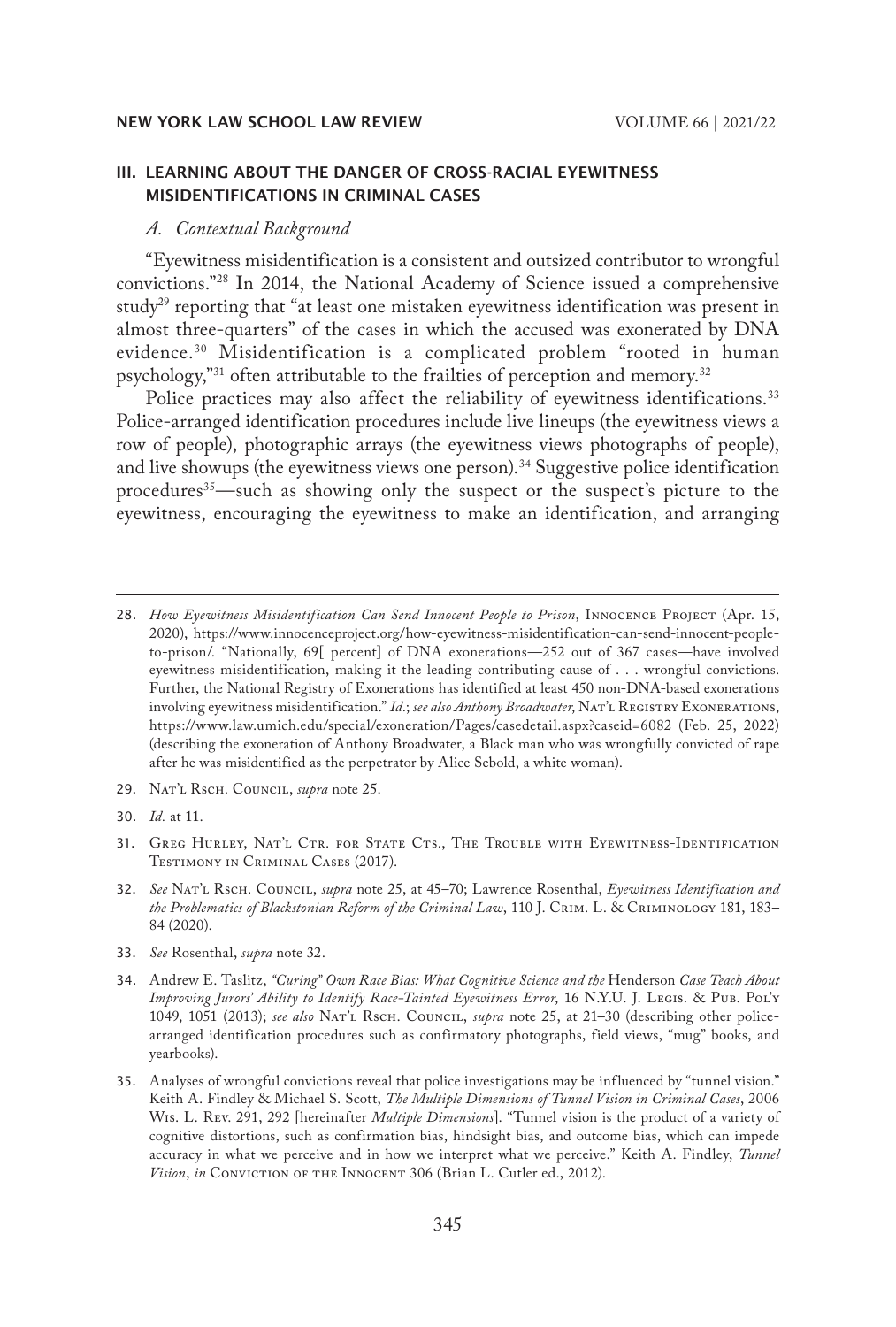lineups with people known as "fillers"36 who do not match the description of the perpetrator—may increase the risk of eyewitness identification error.<sup>37</sup>

Studies on eyewitness identifications show that the danger of misidentification is magnified when the eyewitness and the accused are of different races.<sup>38</sup> This is known as "own-race bias,"<sup>39</sup> the "other-race effect,"<sup>40</sup> and the "cross-race effect."<sup>41</sup> An eyewitness is more likely to misidentify an innocent person when that person is a different race from the evewitness.<sup>42</sup> Professor Andrew E. Taslitz<sup>43</sup> observed that own-race bias "occurs across all races studied, though the bias might be somewhat worse when whites are identifying persons of other races."44

There are a variety of hypotheses about the cause of own-race bias.<sup>45</sup> Among the possible explanations are the "social categorization" and "contact theories."46 Social categorization processes may cause a person of one race to fail to pay attention to individuating features of people of other races.<sup>47</sup> An eyewitness's lack of significant,

- 41. *See* People v. Boone, 91 N.E.3d 1194, 1198 (N.Y. 2017).
- 42. *See* Taslitz, *supra* note 34, at 1052 (citing James Michael Lampinen et al., The Psychology of EYEWITNESS IDENTIFICATION 98 (2012)). "[Own-race bias] does not result from differences in skin color but rather from differences in racial features." *Id.* at 1057 (citing Yair Bar-Heim et al., *The Role of Skin Color in Face Recognition*, 38 PERCEPTION 145 (2009)).
- 43. Andrew E. Taslitz was a law professor at Howard University and American University who taught Criminal Procedure, Evidence, and Criminal Law. Megan McDonough, *Andrew E. Taslitz, Law Professor, Dies at 57*, *Obituaries*, Wash. Post, https://www.washingtonpost.com/local/obituaries/ andrew-e-taslitz-law-professor-dies-at-57/2014/03/04/31c15354-a332-11e3-8466-d34c451760b9\_ story.html (last visited Apr. 9, 2022).
- 44. *See* Taslitz, *supra* note 34, at 1052–53 (citing Tara Anthony et al., *Cross-Racial Facial Identification: A*  Social-Cognitive Interaction, 18 PERSONALITY & Soc. Psych. Bull. 299 (1992)).
- 45. Taslitz, *supra* note 34, at 1057–58. Professor Taslitz noted that no correlation was found between conscious racial bias and own-race bias. *Id.* at 1057. He further observed that the evidence is mixed as to whether implicit or unconscious racial bias contributes to own-race bias. *Id.*

<sup>36.</sup> *See* Nat'l Rsch. Council, *supra* note 25, at 25.

<sup>37.</sup> Rosenthal, *supra* note 32, at 183–84. In-court identifications—where the prosecutor in court asks the witness to point to or otherwise identify the perpetrator—can also be problematic. *See* Jeffrey Bellin, *The Evidence Rules that Convict the Innocent*, 106 CORNELL L. REV. 305, 325-26 (2021) (asserting that in-court identifications have a superficial quality).

<sup>38.</sup> *See* Taslitz, *supra* note 34, at 1051–57. A meta-analytic review of thirty-nine research articles addressing own-race bias concluded that "[p]articipants were 1.56 times more likely to falsely identify a novel other-race face when compared . . . [to] own-race faces." Christian A. Meissner & John C. Brigham, *Thirty Years of Investigating the Own-Race Bias in Memory for Faces: A Meta-Analytic Review*, 7 Psych. Pub. Pol'y & L. 3, 15 (2001); *see also* Gary L. Wells & Elizabeth A. Olson, *The Other-Race Effect in Eyewitness Identification: What Do We Do About It?*, 7 Psych. Pub. Pol'y & L. 230, 231 (2001) ("[A] Black innocent suspect has a 56[ percent] greater chance of being misidentified by a [w]hite eyewitness than by a Black eyewitness.").

<sup>39.</sup> Taslitz, *supra* note 34, at 1052.

<sup>40.</sup> *Id.*

<sup>46.</sup> *Id.* at 1058.

<sup>47.</sup> *Id.* at 1058, 1063–72.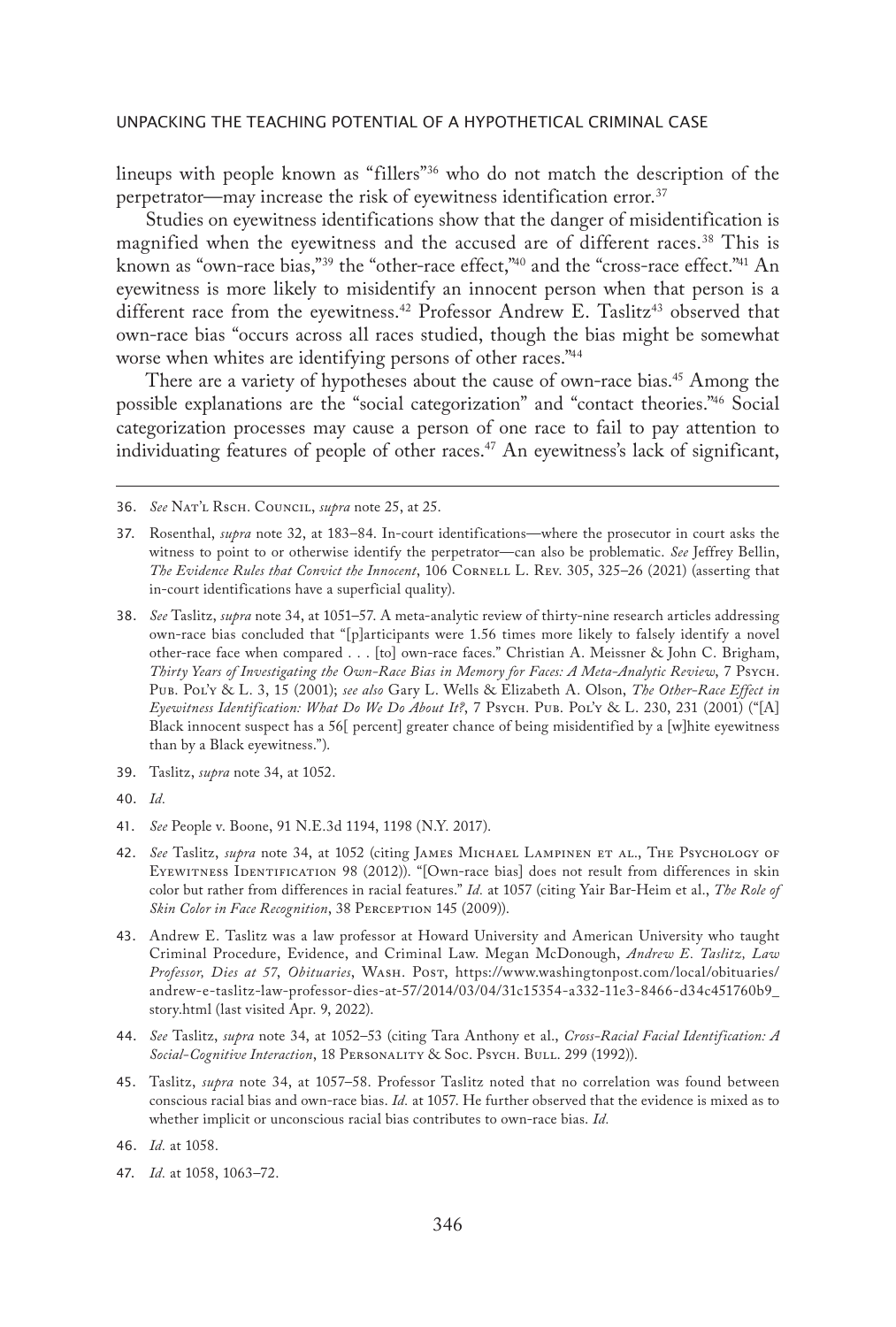meaningful, interracial contact may also be a cause of own-race bias.48 Research suggests that to overcome own-race bias, "[t]he contact must be of a high quality; that is, persons of one race must be motivated to come to know persons of other races as individuals, and consequently to recognize those individuals' individuating features."49

#### *B. The Exercise*

Working through the *Hudson* exercise as prosecutors or defense attorneys, students evaluate the facts, identify legal issues, and consider next steps. Each side presents its analysis and students on opposing sides may debate the merits of the case. The class learns that real cases do not land on lawyers' desks in neat packages.50 At first glance, the hypothetical may not trigger an examination of race and racial bias. However, by scrutinizing the case from the perspective of the prosecutor or defense attorney, students recognize that the integrity of the case could be compromised by a cross-racial eyewitness misidentification.

Reflecting on the assigned reading on eyewitness identifications, $51$  students recognize that James Hudson may be innocent despite the victim's certainty when she identified him in the lineup. October 27 began as an unremarkable day for Hudson with a stop to get a cup of coffee, but it quickly turned into a nightmare. He was confronted by the police, placed in a lineup, and arrested for robbery—a crime punishable by a possible term of imprisonment.<sup>52</sup> There is, however, evidence implicating Hudson: He admitted that he was at the scene of the robbery, albeit as a witness; the victim's charm was in his pocket, a circumstance he explains as a coincidence; and the victim identified him as the perpetrator. But, because the victim and the accused are different races, the eyewitness identification—key evidence against Hudson—could be mistaken and possibly the product of own-race bias.<sup>53</sup> The roleplay demonstrates that the case cannot be resolved by a mechanical

<sup>48.</sup> *Id.* at 1058–63.

<sup>49.</sup> *Id.* at 1072.

<sup>50.</sup> Kristine Hamann, *Getting It Right: Practical Approaches to 21st Century Prosecution*, N.Y. L.J. (Sept. 3, 2013) ("Any discussion of prosecutors' ethics must begin with putting the work of a prosecutor in context. A case does not arrive on a prosecutor's desk neatly organized into a coherent picture. The collective evidence can be messy, confusing, and filled with ambiguous information.").

<sup>51.</sup> For assigned readings on eyewitness identifications, see, for example, *State v. Henderson*, 27 A.3d 872 (N.J. 2011), which enhanced jury charges on eyewitness identifications; *People v. Boone*, 91 N.E.3d 1194 (N.Y. 2017), which addressed jury charges on the potential cross-race effect in eyewitness identifications; Taslitz, *supra* note 34, at 1049, which examines the role of own-race bias in eyewitness identifications; Johnson, *supra* note 16, at 936, which focuses on evidence showing a substantial rate of error in cross-racial face recognition; and CRIM. JURY INSTRUCTIONS 2D: IDENTIFICATION (N.Y. STATE UNIFIED CT. Sys. 2021), which provides the witness identification standard and tools to evaluate its accuracy.

<sup>52.</sup> N.Y. Penal Law §§ 70.00, 160.05 (Consol., LEXIS through Chapters 1–55, 61–174).

<sup>53.</sup> The class may also consider whether the police-arranged identification procedures violated the accused's constitutional right to due process. U.S. Const. amend. XIV, § 1. For a general discussion of judicial precedent relating to eyewitness identifications in criminal cases, see NAT'L RSCH. COUNCIL, *supra* note 25, at 31–44, and James R. Acker, *Reliable Justice: Advancing the Twofold Aim of Establishing Guilt and Protecting the Innocent*, 82 Alb. L. Rev. 719, 736–50 (2019).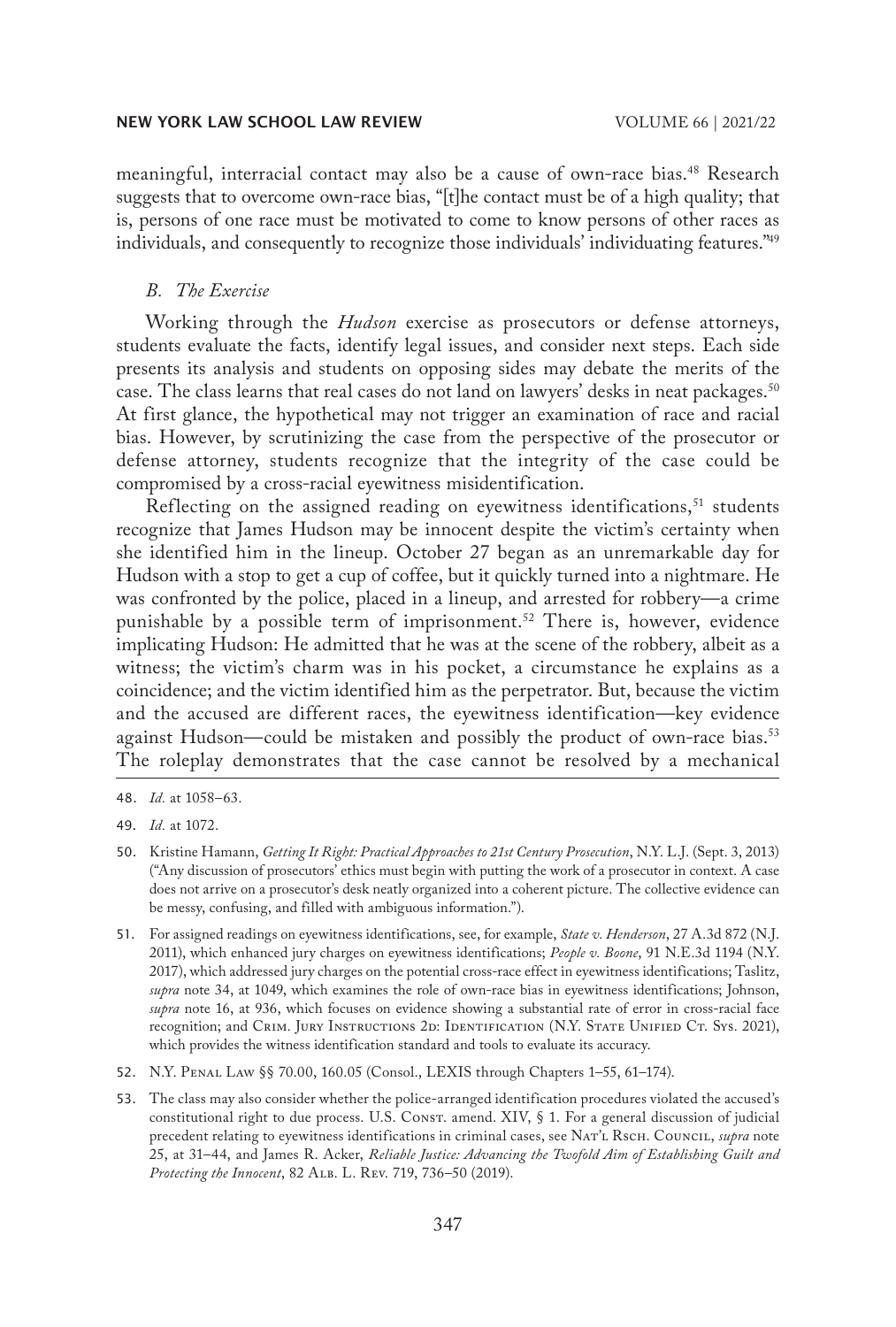application of law to facts. Instead, the prosecutor must ask questions and seek additional evidence; the prosecutor, in the search for the truth, has a responsibility to "leave no stone unturned."54

The *Hudson* roleplay may be expanded to include mock interviews with the victim and the accused. Mock interviews allow students to practice lawyering skills including active listening, incisive questioning, and effective communication.<sup>55</sup> Actors, law school faculty, or students can play the roles of the accused and victim in mock interviews.<sup>56</sup> The professor leading the class may create role instructions<sup>57</sup> to prepare interviewees for the roleplay.

The overarching goal of students roleplaying prosecutors is to determine whether the robbery charge is supported by probable cause.<sup>58</sup> A charge that does not meet this threshold must be dismissed or reduced.59 An important goal of students roleplaying defense attorneys<sup>60</sup> is to identify factual and legal deficiencies in the case that could support a dismissal, or a downgrading of the charge and collateral consequences<sup>61</sup> that could adversely affect Hudson.

- 54. *See* Ethics & Best Pracs. Subcomms., Dist. Att'y Ass'n of the State of N.Y., "The Right Thing" 1–2 (Tammy Smiley & Autumn Hughes eds., 2021) [hereinafter The Right Thing].
- 55. *See* Stefan H. Krieger et al., Essential Lawyering Skills 117–50 (6th ed. 2020).
- 56. A roleplay with interviews of both the victim and accused may involve all the students in the class—half playing the lawyers and half observing the interview. The interview of the victim could take place first, followed by the interview of the accused, or vice versa. This format allows students to observe and learn from others.

In my first year of teaching Race and the Criminal Justice System: Criminal Prosecutions, in 2017, I included an interview of the victim in the in-class roleplay; I played the interviewee, students played prosecutors, and a faculty member played the defense attorney. In the fall 2021 iteration, I debuted an interview with the accused and included an interview with the victim; actors played the interviewees.

- 57. The role instructions can include details that only the interviewees know in advance; it is the students' job to ask the interviewees questions that will reveal important information. *See* Lawrence M. Grosberg, *Medical Education Again Provides a Model for Law Schools: The Standardized Patient Becomes the Standardized Client*, 51 J. Legal Educ. 212, 215, 219–34 (2001) (discussing the creation of a standardized client role).
- 58. *See* The RIGHT THING, *supra* note 54, at 11 (citing N.Y. COMP. CODES R. & REGS. tit. 22, § 1200.3.8(a) (LEXIS through Apr. 15, 2022)).
- 59. *Id.* "If [the prosecutor] come[s] to know that a pending charge is not supported by probable cause, [the prosecutor] must act appropriately to dismiss or to reduce the charge . . . ." *Id.* (citing tit. 22, § 1200.3.8(a)).
- 60. *See* tit. 22, § 1200.1.1 (describing lawyers' professional responsibility to provide competent legal representation).
- 61. A criminal conviction could, for example, interfere with Hudson's ability to continue his education and obtain employment. *See generally* A.B.A., Collateral Consequences of Criminal Convictions (2018) (examining the secondary effects of criminal convictions).

For case law relating to eyewitness identifications, see, for example, *Perry v. New Hampshire*, 565 U.S. 228 (2012); *Manson v. Brathwaite*, 432 U.S. 98 (1977); *United States v. Ash*, 413 U.S. 300 (1973); *Neil v. Biggers*, 409 U.S. 188 (1972); *Kirby v. Illinois*, 406 U.S. 682 (1972); *Simmons v. United States*, 390 U.S. 377 (1968); *Gilbert v. California*, 388 U.S. 263 (1967); *Stovall v. Denno*, 388 U.S. 293 (1967), *abrogated by United States v. Johnson*, 457 U.S. 537 (1982); and *United States v. Wade*, 388 U.S. 218 (1967).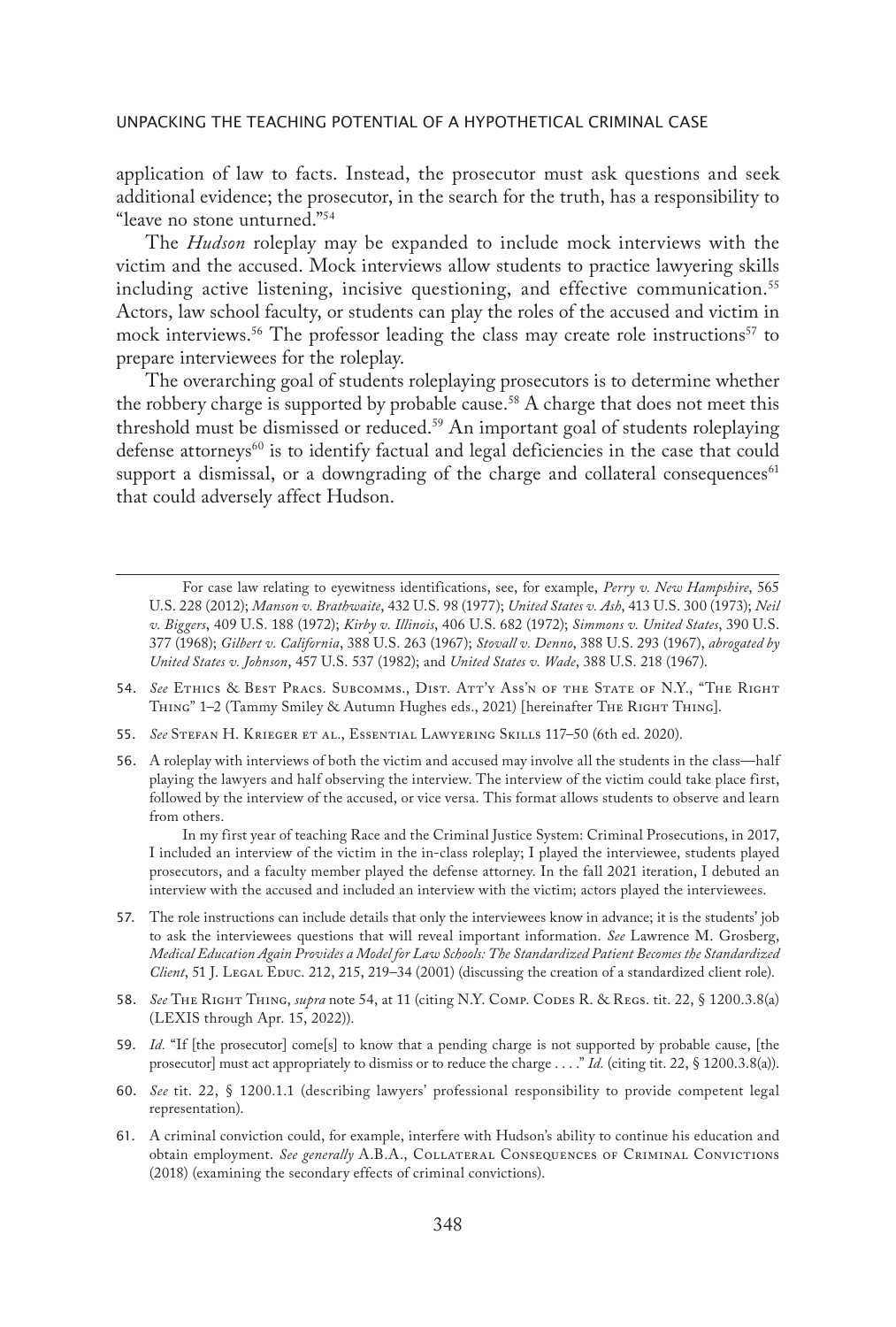The following presents some basic topics<sup>62</sup> relating to the robbery, identification procedures, and arrest that groups of students roleplaying prosecutors and defense attorneys can explore in mock interviews of the victim and the accused. The mock interviews take place after Hudson's arrest and his arraignment in criminal court but before the next court date. The prosecution has not presented the case to a grand jury.<sup>63</sup>

# *C. Mock Interviews*

## *1. The Victim*

In the role of prosecutors, students interviewing the victim should probe into her perceptions on October 11, her physical, mental, and emotional state at the time, and her memory of the robbery.<sup>64</sup> What happened in front of the subway station? Did she get a good look at the perpetrator? Who, if anyone else, was there? Was she sick, stressed, or distracted on the day of the robbery? Was she under the influence of medication or another substance that could have affected her perception? Did her memory of the perpetrator's characteristics fade in the more than two weeks that elapsed between the robbery and the lineup? Was her memory contaminated by conversations she had with others about the robbery? The victim may sincerely believe that Hudson was the perpetrator, but a flawed perception and a clouded, incomplete, or false memory could have led to a misidentification.<sup>65</sup>

The victim's interactions with the police before, during, and after the identification procedures are also relevant.<sup>66</sup> What did the police say to her beforehand? Did the police announce or suggest that the perpetrator would be in the photo array and lineup? Did the police encourage her to make an identification? This line of questioning is necessary to discover whether suggestive police procedures corrupted the victim's identification.<sup>67</sup>

67. In a real case, prosecutors would also interview the police officers who arranged the identifications to evaluate the propriety of the identification procedures. *Id.* at 183–88. The *Hudson* exercise could be expanded to include an interview of a police officer, played by a student, professor, or actor.

<sup>62.</sup> Using these basic topics as a jumping-off point, the interviews should include a mix of open-ended questions and follow-ups probing into the specifics of the robbery, identification procedures, and arrest.

<sup>63.</sup> In New York, the prosecutor may present evidence relating to a criminal charge to a grand jury. N.Y. Crim. Proc. Law § 190.30 (Consol, LEXIS through Chapters 1–55, 61–174). If the evidence is legally sufficient, the grand jury may vote to indict the accused on the charge. § 190.65.

<sup>64.</sup> *See* Nat'l Rsch. Council, *supra* note 25, at 45–70 (discussing research on the effects of vision and memory on eyewitness identifications); *see also* Boaz Sangero, *Applying the STAMP Safety Model to Prevent False Convictions Based on Eyewitness Misidentifications*, 83 Alb. L. Rev. 931, 942 (2020) ("With terrifying or traumatic circumstances or brief occurrences, which usually characterizes a criminal incident, a witness can absorb only a small proportion of what is transpiring." (citing Steven I. Friedland, *On Common Sense and the Evaluation of Witness Credibility*, 40 Case W. Rsrv. L. Rev. 165, 181 (1990))).

<sup>65.</sup> *See* Sangero, *supra* note 64, at 941–45 (providing research and statistics regarding the inaccuracy of eyewitness identifications, including an explanation of the three-stage process of remembering faces).

<sup>66.</sup> *See* Rosenthal, *supra* note 32, at 183–85 (noting police techniques and interactions during eyewitness interrogations that can affect a report's credibility).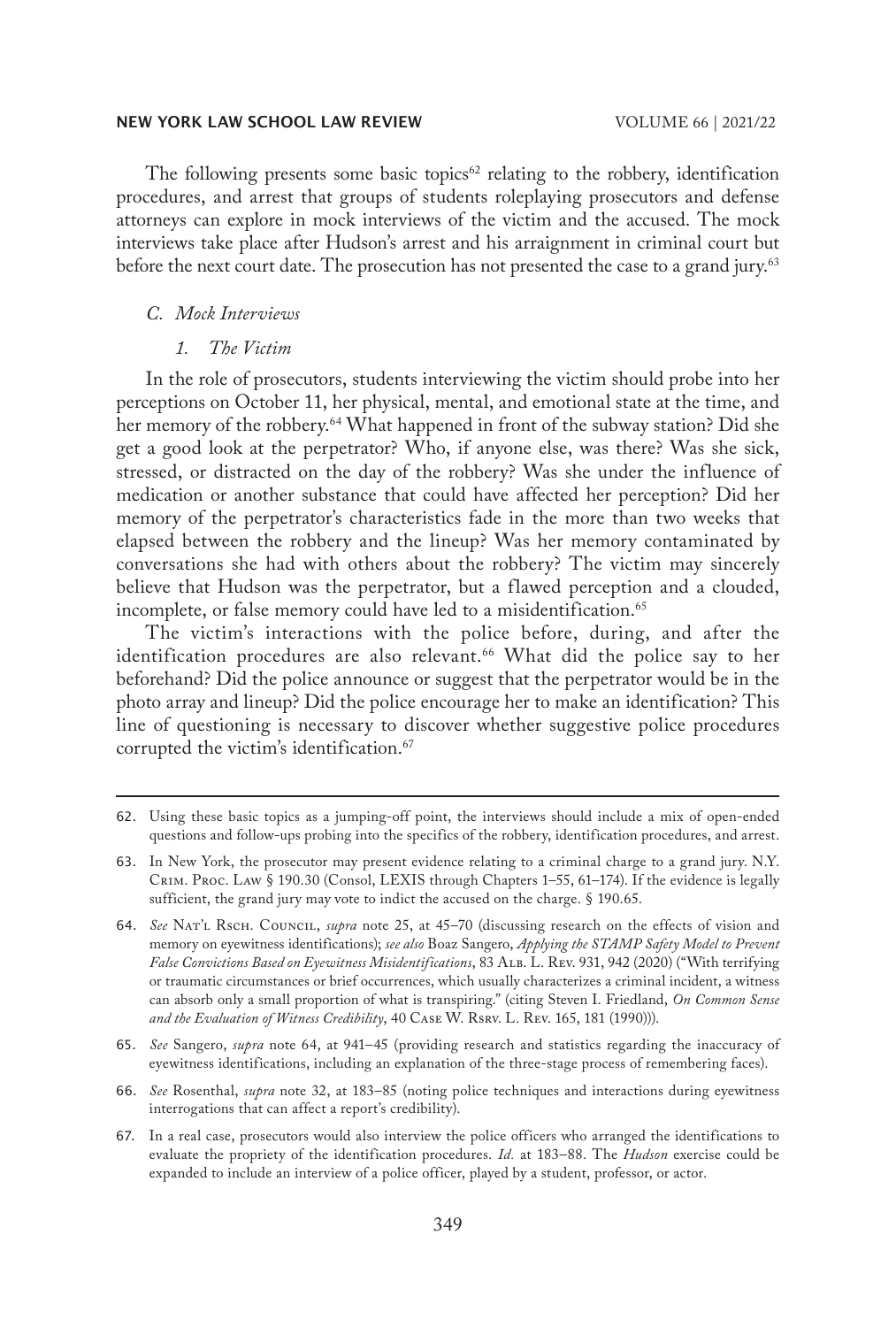Because cross-racial identifications may be unreliable when an eyewitness has limited or superficial interracial interactions, $68$  students roleplaying prosecutors need to learn about the nature, frequency, and quality of the victim's contact with people of other races.69 Particularly troubling is the victim's misidentification of a Black man in the photo array that was first presented to her.<sup>70</sup> Is it possible that the victim, experiencing own-race bias, also misidentified Hudson, a bystander at the scene of the robbery? Again, the victim may sincerely believe that Hudson was the perpetrator, but this belief could be the result of own-race bias.

# *2. The Accused*

In the role of defense attorneys, students interviewing Hudson should ask for a detailed account of October 11, the day of the robbery, and October 27,71 the day he was placed in a lineup and arrested. Where was he going the morning of October 11? Was he with anyone? What happened in front of the subway station? What did the police say to him in the delicatessen on October 27? What did he tell the police? What happened at the precinct? How was the lineup conducted? What were the circumstances of the arrest? What happened after the arrest? Learning where and when Hudson found the victim's charm is also important because his possession of the charm is inculpatory evidence. And of course, students roleplaying defense attorneys need to learn more about Hudson, a college sophomore studying computer science, and evaluate how a conviction or plea to a lesser charge could impact his future. Indeed, his odyssey into the criminal justice system has the power to jeopardize his education, career plans, and financial security, and could negatively affect other aspects of his life.72

<sup>68.</sup> *See* Taslitz, *supra* note 34, at 1059 (reporting that, even in instances of regular interracial contact, members of a "status-superior group" may not be attentive to individuating features of members of a "status-inferior group").

<sup>69.</sup> To learn about the nature, frequency, and quality of the victim's contact with people of other races, students playing prosecutors can, for example, ask her to provide background information relating to her family, job, and community.

<sup>70.</sup> The circumstances of the photo array, including whether the police displayed photos simultaneously or sequentially and the victim's degree of certainty in the photo array identification, is an important interview topic.

<sup>71.</sup> Questions focusing on the conduct of the police on October 27, the day of Hudson's arrest, might elicit evidence suggesting that the police violated Hudson's rights under the U.S. Constitution and applicable New York law. *E.g.*, U.S. Const. amends. IV, V, VI, XIV; N.Y. Const. art. I, §§ 1, 6, 11, 12.

<sup>72.</sup> *See* Melissa Chan, *These Black Lives Matter Protestors Had No Idea How One Arrest Could Alter Their Lives*, Time (Aug. 19, 2020), https://time.com/5880229/arrests-black-lives-matter-protests-impact/ (discussing collateral consequences of arrests); Cameron Kimble & Ames Grawert, *Collateral Consequences and the Enduring Nature of Punishment*, Brennan Ctr. for Just. (June 21, 2021), https:// www.brennancenter.org/our-work/analysis-opinion/collateral-consequences-and-enduring-naturepunishment (analyzing collateral consequences of a criminal record); HILLEL R. SMITH, CONG. RSCH. Serv., R45151, Immigration Consequences of Criminal Activity (2021) (discussing potential immigration consequences associated with convictions).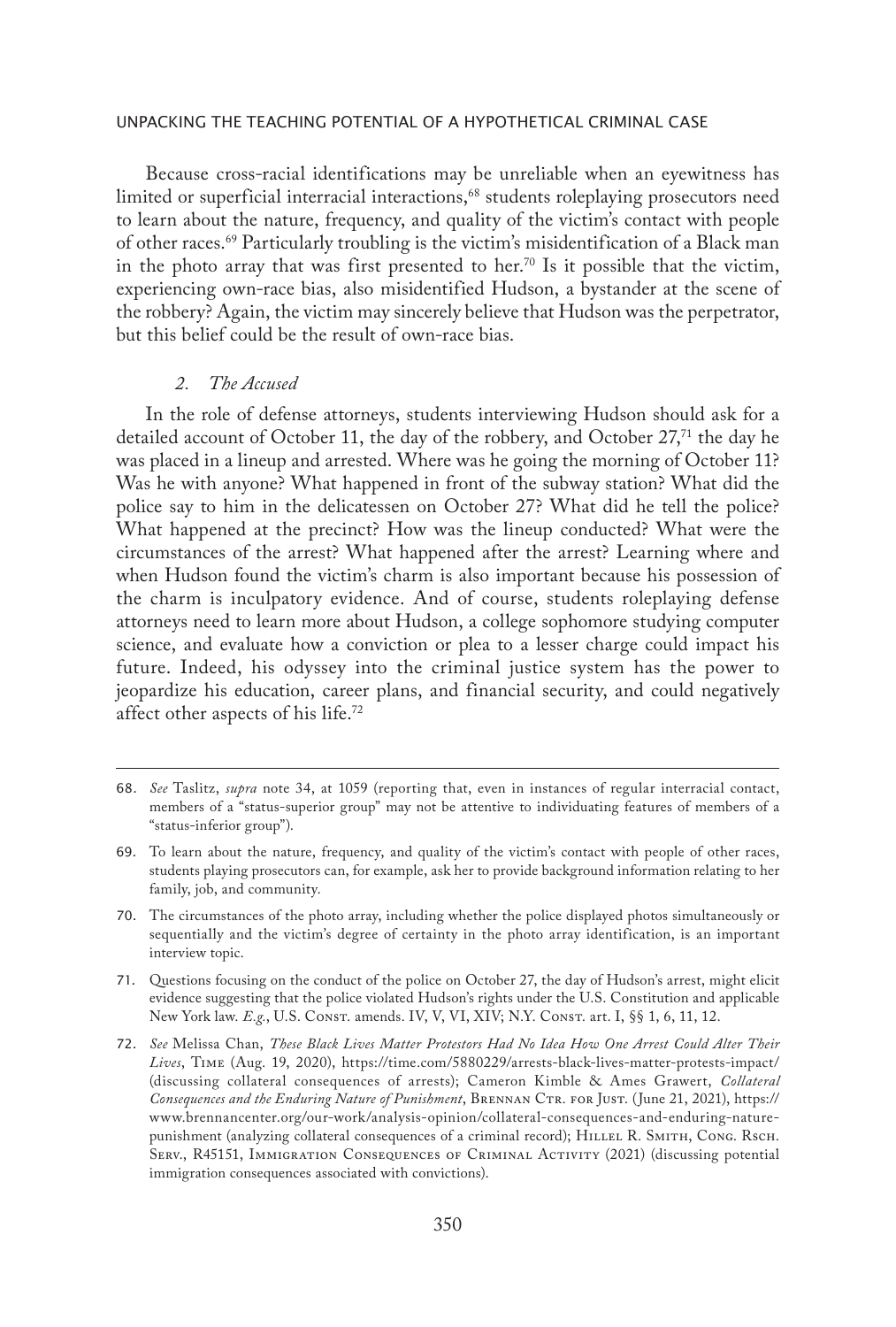# *D. Exercise Debrief*

The *Hudson* hypothetical provides a bare-bones summary of the case, inviting students to think like lawyers and identify additional information and evidence that could be relevant. Did implicit or explicit racial bias taint the victim's perception and account of the robbery?73 Does video footage of the robbery exist? Is there additional evidence, for instance, of social media posts and cell phone records that could shed light on the events of October 11? Are there any other witnesses? After participating in the roleplay, students recognize that to answer these questions, the prosecutor and defense attorney must investigate further. New information and evidence could strengthen the prosecution's case, but it could also exculpate Hudson, possibly revealing that the victim's identification of him was mistaken. Only after a thorough investigation, including interviews with the police officers involved in the case, will the prosecutor be able to make an informed decision about whether to prosecute the case, dismiss it, or reduce the charge.

The debrief also focuses on exculpatory evidence that already exists in the case the victim's prior identification of another man as the perpetrator. This aspect of the hypothetical sparks a thoughtful class discussion about the responsibility of prosecutors to seek justice, not only for victims and the community, but also for those accused of crimes.74 Students realize that the prosecutor has a legal and ethical obligation to disclose the photo array identification to the defense because withholding such information could contribute to a wrongful conviction.<sup>75</sup>

Another component of the debrief is a discussion of certain proposals, some of which have been adopted in various jurisdictions, to decrease the risk of error in eyewitness identification procedures.<sup>76</sup> Recommendations include "double-blind" lineups where neither the administrator of the lineup nor the witness know the

75. *See* The Right Thing, *supra* note 54 (noting rules, judicial precedent, and statutes governing the professional conduct of New York prosecutors); *see also* Brady v. Maryland, 373 U.S. 83, 87–88 (1963) (describing the prosecutorial obligation to disclose exculpatory evidence); Giglio v. United States, 405 U.S. 150, 154–55 (1972) (discussing the prosecutorial obligation to disclose witness impeachment material).

<sup>73.</sup> *See generally* Jerry Kang et al., *Implicit Bias in the Courtroom*, 59 UCLA L. Rev. 1124 (2012); Jessica A. Clarke, *Explicit Bias*, 113 Nw. U. L. Rev. 505 (2018).

<sup>74.</sup> *See* Bruce A. Green, *Access to Criminal Justice: Where Are the Prosecutors?*, 3 Tex. A&M L. Rev. 515, 519–22 (2016) (discussing the prosecutorial duty to seek justice); *see also* Angela J. Davis, *Reimagining Prosecution: A Growing Progressive Movement*, 3 UCLA Crim. Just. L. Rev. 1, 2 (2019) ("In recent years, some elected prosecutors have sought to change [the] narrative by using their power and discretion with the goals of not only enforcing the law, but also reducing mass incarceration, eliminating racial disparities, and seeking justice for all, including the accused.").

<sup>76.</sup> *E.g.*, *Eyewitness Identification Reform*, Innocence Project, https://innocenceproject.org/eyewitnessidentification-reform/ (last visited Apr. 8, 2022) (listing states that have implemented eyewitness identification reforms); KRISTINE HAMANN, DIST. ATT'Y ASS'N OF THE STATE OF N.Y., NEW YORK STATE IDENTIFICATION PROCEDURES—AN OVERVIEW 1 (2014) (outlining statewide reforms to ensure "fair and neutral" identification procedures); IDENTIFICATION PROC.: PHOTO ARRAYS AND LINE-UPS MODEL POLICY (N.Y. STATE DIV. OF CRIM. JUST. SERVS. 2017) (model identification procedures in New York).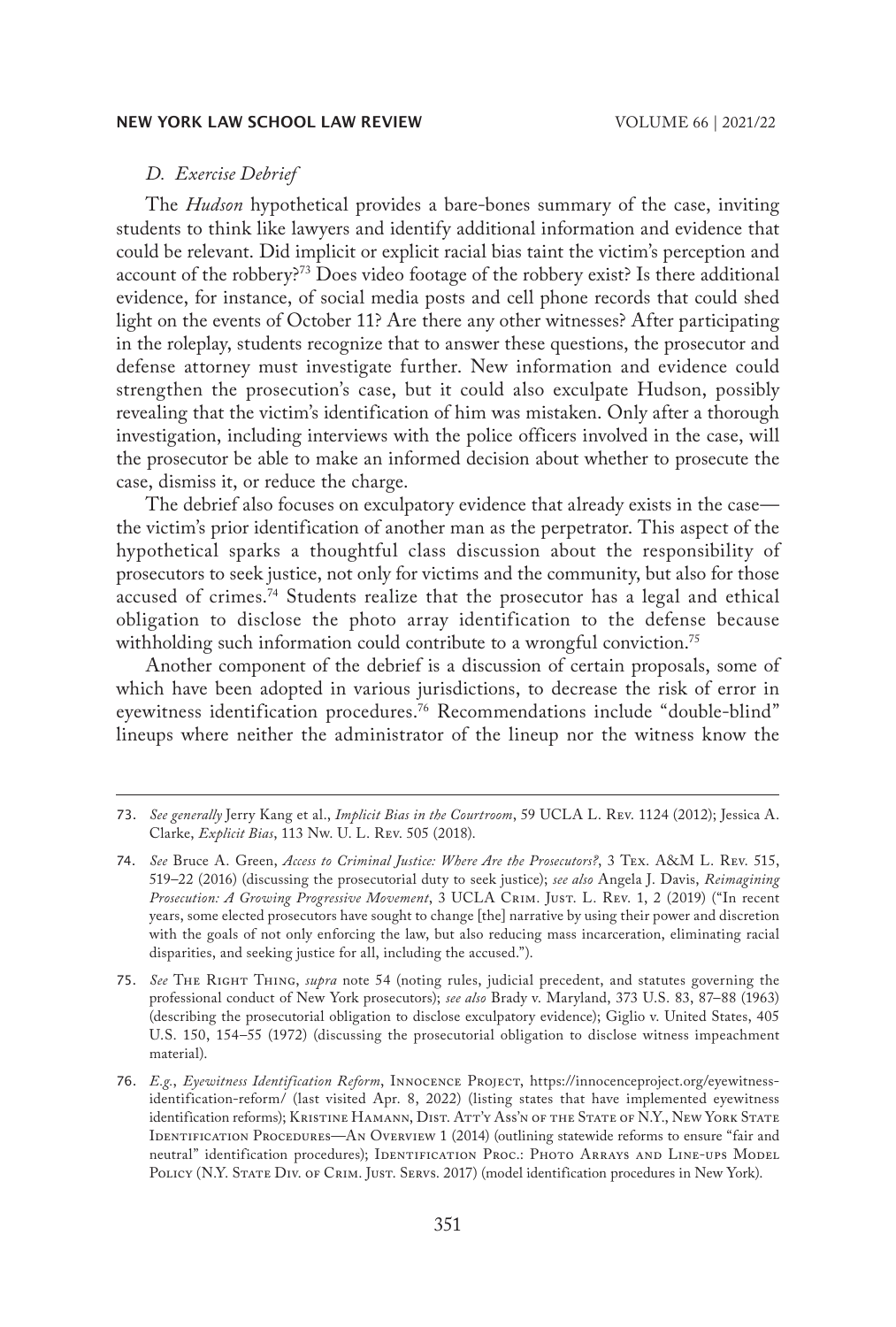identity of the suspect; lineups that include more fillers;<sup>77</sup> and sequential lineups that show the witnesses individually instead of as a group of people.78 An additional lineup recommendation is the "blank" lineup, one that does not include the suspect; a "true" lineup would follow if the witness fails to identify anyone in the blank lineup.79 Other proposed reforms include limiting the use of showups, selecting appropriate fillers for and including only one suspect in identification procedures, recording identification procedures, providing witnesses with standard instructions for identification procedures,<sup>80</sup> and recording contemporaneous "confidence statements" in which witnesses attest to the degree of confidence they have in their identifications.<sup>81</sup>

Following the roleplay, the class may also discuss judicial precedent addressing the danger of eyewitness misidentifications. Central to the discussion is *State v. Henderson*, a landmark New Jersey Supreme Court case on eyewitness identifications decided in 2011.82 *Henderson* endorsed the use of enhanced jury instructions on the

- 77. See Nat'l Rsch. Council, *supra* note 25, at 25. "Fillers are selected for their physical similarities to the suspect (gender, race, hair length and color, facial hair, height, skin tone, and other distinguishing features)." *Id.*
- 78. Laura Connelly, Note, *Cross-Racial Identifications: Solutions to the "They All Look Alike" Effect*, 21 Mich. J. Race & L. 125, 140–41 (2015) (double-blind and sequential lineups); Taslitz, *supra* note 34, at 1069 (larger lineups).
- 79. Taslitz, *supra* note 34, at 1069–71.
- 80. Standard witness instructions are a safeguard against conscious and unconscious law enforcement cues that could affect a witness's identification. *See* Nar'l Rsch. Council, *supra* note 25, at 28, 91-92, 107.

Witnesses should be instructed that the perpetrator may or may not be in the photo array or lineup and that the criminal investigation will continue regardless of whether the witness selects a suspect. Administrators should use witness instructions consistently in all photo arrays or lineups, and can use pre-recorded instructions or read instructions aloud, in the manner of the mandatory reading of Miranda Rights. Accommodations should be made when questioning non-English speakers or those with restricted linguistic ability. Additionally, the committee **recommends** the development and use of a standard set of instructions for use with a witness in a showup.

*Id.* at 107; Miranda v. Arizona, 384 U.S. 436, 467–76 (1966) (*Miranda* rights).

- 81. Nat'l Rsch. Council, *supra* note 25, at 108; Keith A. Findley, *Implementing the Lessons from Wrongful Convictions: An Empirical Analysis of the Eyewitness Identification Reform Strategies*, 81 Mo. L. Rev. 377, 388–400 (2016); *see also* Connelly, *supra* note 78, at 141–43 (delineating additional proposals to guard against misidentification, such as reforming composite sketch procedures, training police officers about the danger of cross-racial identifications, and using technology to create lineups); Gary L. Wells, *Eyewitness Identification: Systemic Reforms*, 2006 Wis. L. Rev. 615, 643 (concerning fillers that resemble the suspect, police instruction to witnesses that the suspect might not be in the lineup, and the importance of avoiding lineups when it is unlikely that the suspect is the perpetrator).
- 82. 27 A.3d 872 (N.J. 2011). The class may also discuss other important court decisions on eyewitness identifications. *E.g.*, Manson v. Brathwaite, 432 U.S. 98, 114 (1977) (instructing U.S. courts to consider "the opportunity of the witness to view the criminal at the time of the crime, the witness['s] degree of attention, the accuracy of [the witness's] prior description of the criminal, the level of certainty demonstrated at the confrontation, and the time between the crime and the confrontation" when evaluating the reliability of eyewitness identifications); State v. Lawson, 291 P.3d 673, 690–98 (Or. 2012) (announcing a revised procedure for Oregon trial courts when determining the admissibility of an eyewitness identification); Rosenthal, *supra* note 32, at 188–206 (discussing *Manson* and *Henderson* and their progeny).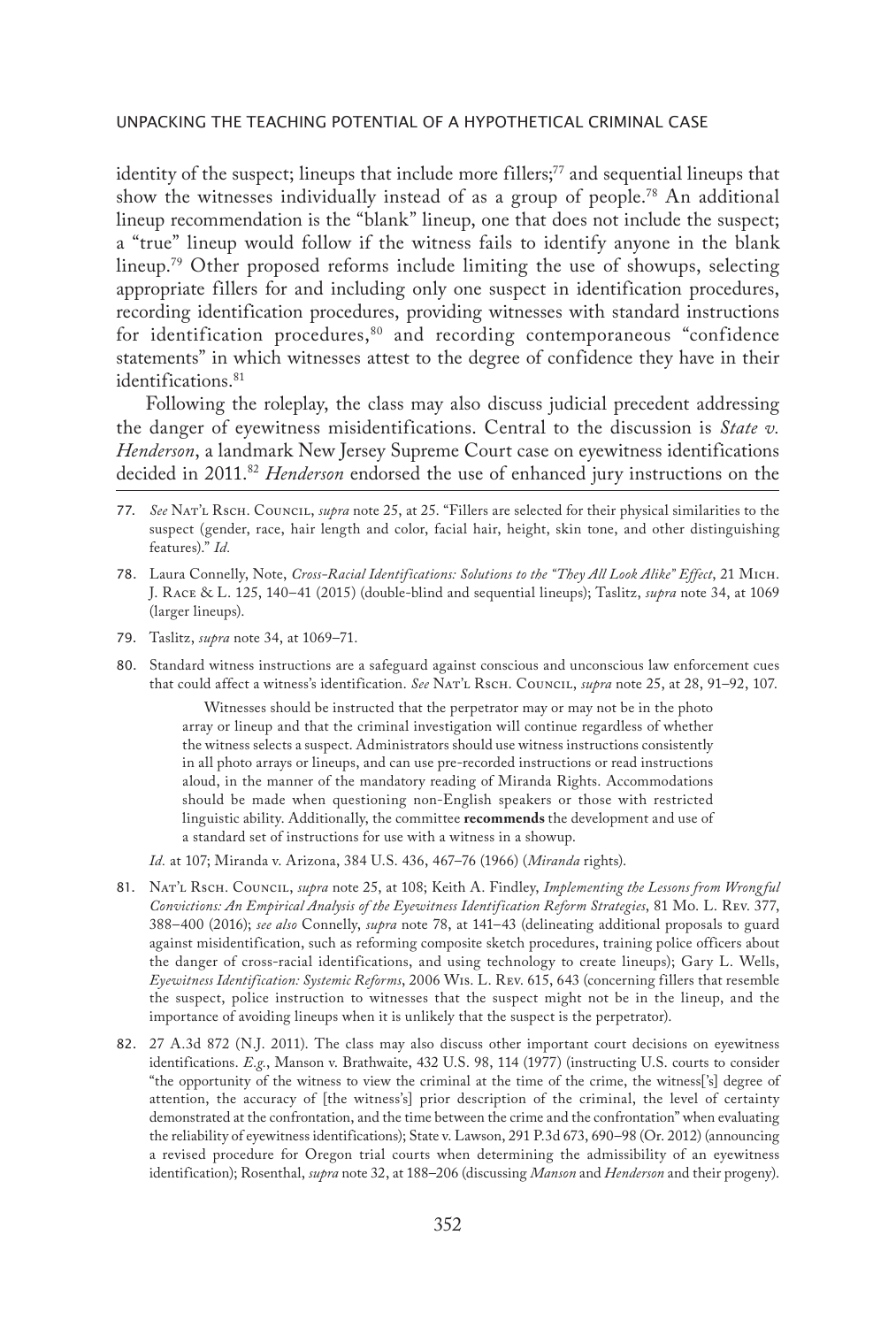reliability of eyewitness identifications<sup>83</sup> and instructed trial courts to explore all relevant variables,<sup>84</sup> including race-bias,<sup>85</sup> in pre-trial hearings on the admissibility of eyewitness identifications.<sup>86</sup>

In light of studies confirming the inaccuracy of eyewitness identifications, courts have also held expert testimony to be admissible on the issue.<sup>87</sup> Nonetheless, eyewitness identifications remain fraught because jurors may discount the possibility of eyewitness error,<sup>88</sup> and non-racially diverse juries may not fully appreciate the effect of own-race bias in cross-racial eyewitness identifications.<sup>89</sup>

The debrief of the *Hudson* exercise ends with student reflections on the responsibility of lawyers to look beyond the basics of a case and identify influences, sometimes not completely visible, that might affect the outcome. The prosecutor in the *Hudson* case must engage in such an inquiry,<sup>90</sup> resisting the temptation of tunnel vision.<sup>91</sup> The class recognizes that a rash exercise of prosecutorial discretion, such as presenting the evidence in *Hudson* to a grand jury without more investigation, could

- 90. *See* The Right Thing, *supra* note 54, at 1 ("We prosecutors have the best job in the criminal justice system because we have more freedom than any other actor to do 'the right thing.'").
- 91. *See Multiple Dimensions*, *supra* note 35, at 329 (explaining how "the information provided to [prosecutors] and the feedback they receive" can distort guilt assessments). Prosecutors may also be vulnerable to tunnel vision when faced with pressure to root out crime and obtain convictions. *See id.* at 327–29 (maintaining that the pressure to obtain convictions often outweighs a prosecutor's "interest in doing justice").

<sup>83.</sup> *Henderson*, 27 A.3d at 919. Various state courts have followed *Henderson*'s approach. *See, e.g.*, State v. Cabagbag, 277 P.3d 1027, 1029 (Haw. 2012) ("[C]riminal . . . courts must give the jury a specific eyewitness identification instruction whenever identification evidence is a central issue in the case, and it is requested by the defendant . . . ."); Commonwealth v. Bastaldo, 32 N.E.3d 873, 880–81 (Mass. 2015) (requiring a jury instruction on the accuracy of cross-racial identifications in criminal cases); People v. Boone, 91 N.E.3d 1194, 1203 (N.Y. 2017) (same).

<sup>84.</sup> *Henderson*, 27 A.3d at 919–23. Relevant variables include "system variables" (those relating to the administration of the identification procedures) and "estimator variables" (those relating to the witness, the accused, and the event). *Id.* at 895.

<sup>85.</sup> *Id.* at 921.

<sup>86.</sup> *Id.* at 919–23; *see also* Taslitz, *supra* note 34, at 1054 ("[*Henderson*] articulated a wider array of scientifically-informed factors [compared to those articulated in *Manson*] for courts to consider in determining the unreliability of an identification . . . .").

<sup>87.</sup> *E.g.*, *Henderson*, 27 A.3d at 925 ("Expert testimony may also be introduced at trial, but only if otherwise appropriate."); *Boone*, 91 N.E.3d at 1199 ("A psychological principle such as the cross-race effect may lend itself to expert testimony."); *Lawson*, 291 P.3d at 696 ("Because many of the system and estimator variables that we described earlier are either unknown to the average juror or contrary to common assumptions, expert testimony is one method by which the parties can educate the trier of fact concerning variables that can affect the reliability of eyewitness identification.").

<sup>88.</sup> Rosenthal, *supra* note 32, at 184 ("Moreover, studies have found that jurors have limited ability to assess the reliability of eyewitness identifications and, instead, tend to over-believe eyewitnesses and discount the risk of eyewitness error.").

<sup>89.</sup> *See* Taslitz, *supra* note 34, at 1092 ("White jurors are unlikely fully to appreciate the [own-race bias effect] or incorporate it into their decision-making. A racially diverse jury is likely to do a better job because jury diversity may affect what the jury sees and how it sees it.").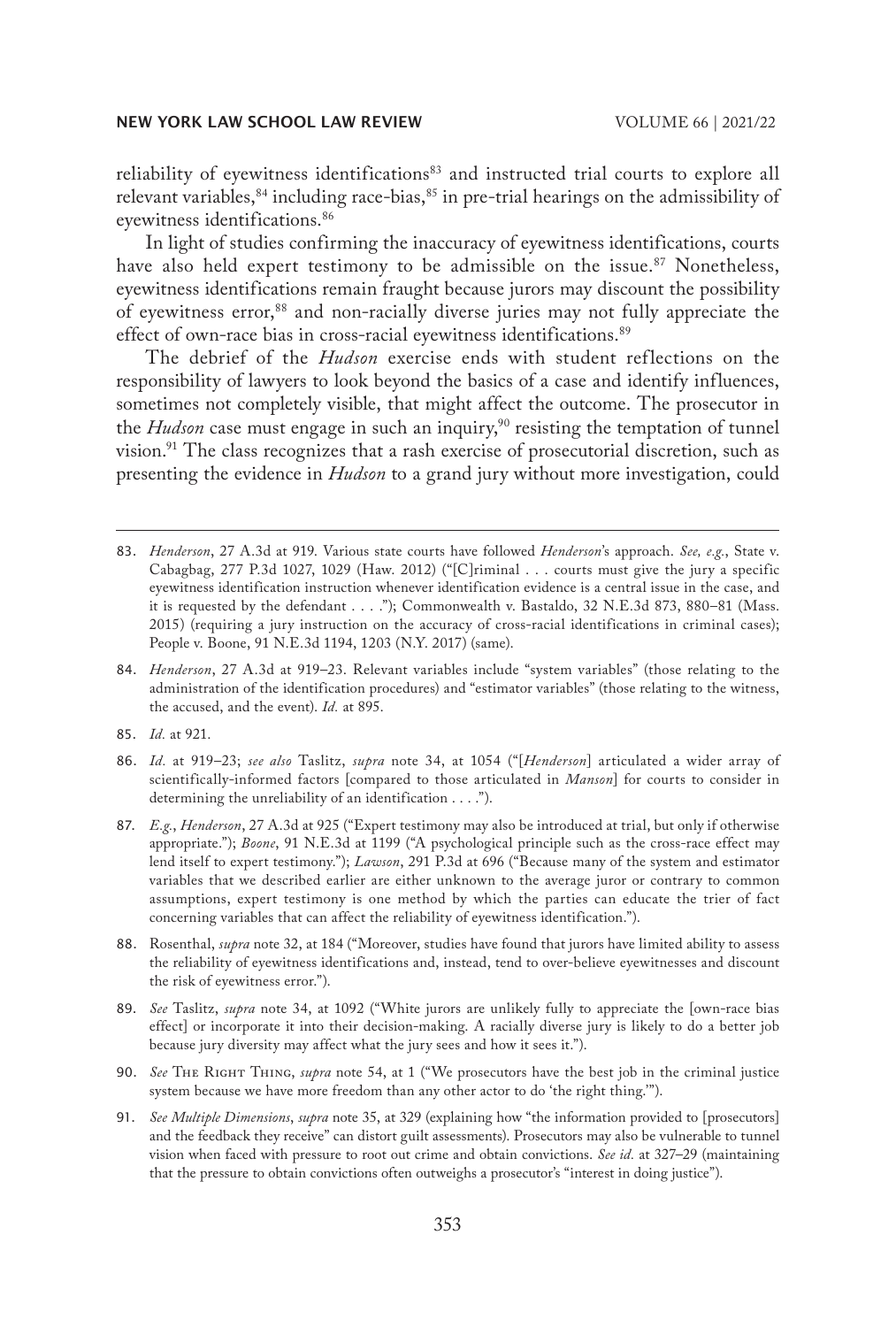lead to a wrongful conviction. A criminal charge is "like a loaded gun"92—it has the power to shatter lives. Therefore, prosecutors, in exercising discretion, must thoroughly investigate, engage in rigorous factual and legal analysis, and consider whether racial bias could be a corrupting influence in a case.

# IV. CULTIVATING THE HABIT OF THINKING CRITICALLY ABOUT THE IMPACT OF RACE AND RACIAL BIAS IN LAW PRACTICE

Twenty-first century lawyers work in multicultural, globally-connected environments.<sup>93</sup> They represent clients from diverse backgrounds and navigate social institutions that follow a variety of cultural norms.<sup>94</sup> The cultural lens through which lawyers, clients, witnesses, and legal decision makers view the world is informed by race, gender, ethnicity, and a panoply of other characteristics.<sup>95</sup>

The *Hudson* exercise shows how the cultural lens of an eyewitness who is a different race from the accused could contribute to an unjust result in a criminal case—a misidentification resulting from own-race bias might lead to the conviction of an innocent man. Drawing on the methodology described by Professors Bryant and Koh Peters in *Five Habits for Cross-Cultural Lawyering*96 and elaborated on in *Talking About Race*, <sup>97</sup> the *Hudson* exercise seeks to inspire students to develop the habit of thinking critically<sup>98</sup> about the potential impact of race and racial bias in every legal matter entrusted to them as lawyers.

Professors Bryant and Koh Peters developed a framework for cross-cultural lawyering that considers the cultural perspectives and biases of clients, lawyers, legal decision makers, and opponents.99 *Five Habits* calls upon lawyers to identify (1)

- 93. *See* Andrea A. Curcio et al., *A Survey Instrument to Develop, Tailor, and Help Measure Law Student Cultural Diversity Education Learning Outcomes*, 38 Nova L. Rev. 177, 191–92 (2014) (demonstrating the importance of cultural competency for lawyers).
- 94. Shahrokh Falati, *The Makings of a Culturally Savvy Lawyer: Novel Approaches for Teaching and Assessing Cross-Cultural Skills in Law School*, 49 J.L. & Educ. 627, 633–37 (2020).
- 95. *See, e.g.*, *Five Habits for Cross-Cultural Lawyering*, *supra* note 17, at 48 (providing examples of cultural groups and norms and explaining how they relate to "effective cross-cultural lawyering"); *Building Cross-Cultural Competence in Lawyers*, *supra* note 17, at 38–41; Christina A. Zawisza, *Teaching Cross-Cultural Competence to Law Students: Understanding the "Self " as "Other*,*"* 17 Fla. Coastal L. Rev. 185, 192 (2016) (providing examples of "newer cultural categories").
- 96. *Five Habits for Cross-Cultural Lawyering*, *supra* note 17; *Building Cross-Cultural Competence in Lawyers*, *supra* note 17.
- 97. *Talking About Race*, *supra* note 18.
- 98. *See* Susan Bryant & Jean Koh Peters, *Reflecting on the Habits: Teaching About Identity, Culture, Language, and Difference*, *in* Transforming the Education of Lawyers 349, 364–74 (Susan Bryant et al. eds., 2014) (providing tools to help remove bias from cross-cultural lawyering); *see also* Rhonda V. Magee, *The Way of ColorInsight: Understanding Race and Law Effectively Through Mindfulness-Based ColorInsight Strategies*, 8 Geo. J.L. & Mod. Critical Race Persp. 251, 251–54 (2016) (discussing the use of mindfulness practices to teach and learn about race).
- 99. *Five Habits for Cross-Cultural Lawyering*, *supra* note 17; *Building Cross-Cultural Competence in Lawyers*, *supra* note 17.

<sup>92.</sup> *See* The Right Thing, *supra* note 54, at 1.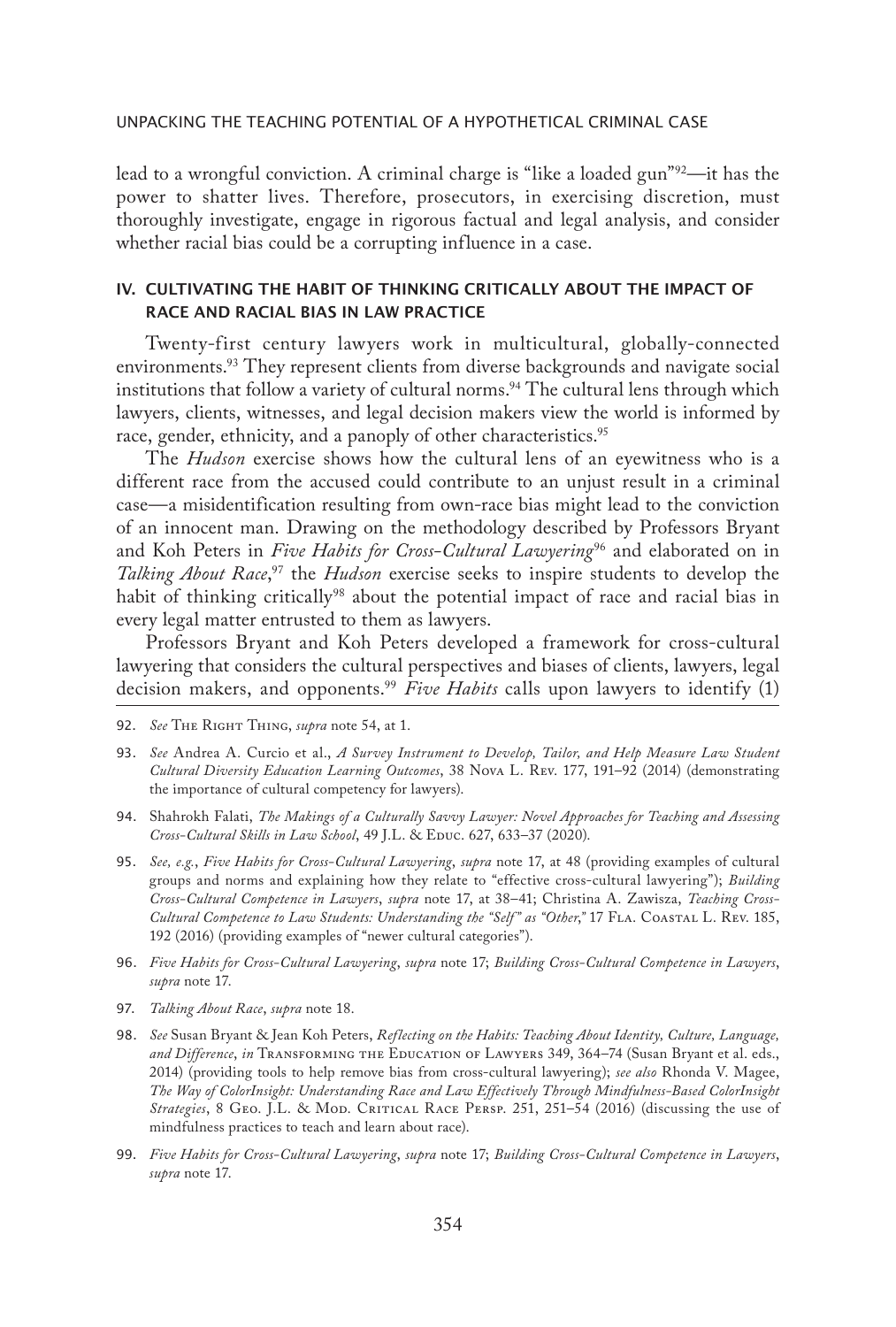cultural "degrees of separation and connection" between themselves and their clients that may affect communication and understanding;<sup>100</sup> (2) "rings in motion"—the cultural differences and similarities of clients, lawyers, legal decision makers, and opponents that may shape a case;<sup>101</sup> (3) "parallel universes"—alternative interpretations of and explanations for the behavior of clients and others;102 (4) "red flags"—signs that attorney-client communication is faltering—and corrective measures;<sup>103</sup> and  $(5)$ the "camel's back"—stress, heavy caseloads, and other factors that may negatively impact the attorney-client relationship.104

The "rings in motion" inquiry is at play in the *Hudson* exercise. Central to this inquiry is "identifying and analyzing how cultural differences and similarities influence the interactions between the client, the legal decision makers, the opponents, and the lawyer."105 Professors Bryant and Koh Peters observe that "[t]he lawyer's goal in reading the rings is to consciously examine influences on the case that may be invisible but will nonetheless affect the case."106 The *Hudson* exercise challenges

- 100. *Talking About Race*, *supra* note 18, at 393 ("Habit One's focus on the impact of similarities and differences on trust-building allows students and faculty to explore how racial mistrust and microaggression might influence the relationship."); *see also Building Cross-Cultural Competence in Lawyers*, *supra* note 17, at 64–67 (discussing the significance of similarities and differences between lawyers and their clients).
- 101. *Talking About Race*, *supra* note 18, at 394 ("In assessing similarities and differences between the client and the law and decision makers, students can identify how implicit bias might operate in their clients' cases and plan to explicitly take the bias into account when assessing case strengths and building responses."); *see also Building Cross-Cultural Competence in Lawyers*, *supra* note 17, at 68–70 (describing three dyads—lawyer-client, client-legal system, and lawyer-legal system—that are helpful in determining the impact of culture in a case).
- 102. *Talking About Race*, *supra* note 18, at 394 ("Parallel Universe Thinking can help students interpret 'seemingly inconsequential acts' as ones that are interpreted differently by those who are subjected to them on a regular basis. This understanding increases students' ability to recognize and use the concept of microaggressions."); *see also Building Cross-Cultural Competence in Lawyers*, *supra* note 17, at 70–72 (providing examples of Parallel Universe Thinking in practice).
- 103. Signs that the client is bored, disengaged, angry, or uncomfortable are examples of "red flags" under Habit Four. *Five Habits for Cross-Cultural Lawyering*, *supra* note 17, at 58. Corrective measures may include redirecting the conversation to the client's priority and providing the client with the opportunity to explain concerns in more depth. *Id.* at 58–59; *see also Building Cross-Cultural Competence in Lawyers*, *supra* note 17, at 72–76 (discussing corrective measures).

For further discussion of Habit Four, see Susan J. Bryant & Jean Koh Peters, *Six Practices for Connecting with Clients Across Culture: Habit Four, Working with Interpreters and Other Mindful Approaches*, *in* The Affective Assistance of Counsel 183–228 (2007).

- 104. *Five Habits for Cross-Cultural Lawyering*, *supra* note 17, at 59–60; *see also Building Cross-Cultural Competence in Lawyers*, *supra* note 17, at 76–78 (adding that cultural and societal norms may negatively impact the attorney-client relationship).
- 105. *Five Habits for Cross-Cultural Lawyering*, *supra* note 17, at 53–54; *see also Building Cross-Cultural Competence in Lawyers*, *supra* note 17, at 68–70 (noting that cultural differences and similarities can influence decision makers).
- 106. *Five Habits for Cross-Cultural Lawyering*, *supra* note 17, at 55; *see also Building Cross-Cultural Competence in Lawyers*, *supra* note 17, at 40 ("By teaching students cross-cultural lawyering skills and perspectives, we make the invisible more visible . . . ."); *Talking About Race*, *supra* note 18, at 383 (encouraging lawyers to regularly ask, "What role does race play in our work?" to monitor individual bias). The *Hudson*